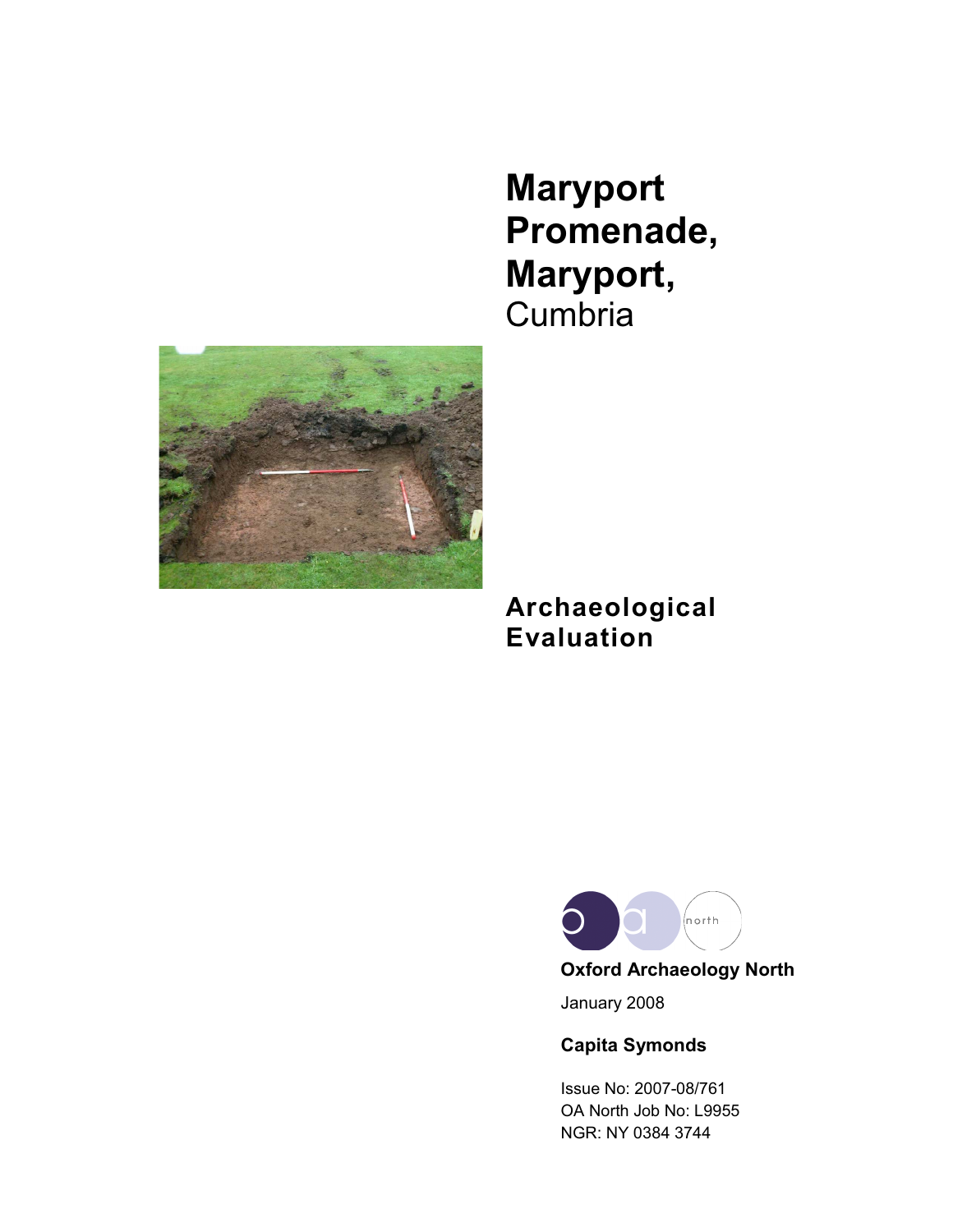# **CONTENTS**

| 1.1 |     |  |  |  |
|-----|-----|--|--|--|
| 1.2 |     |  |  |  |
| 1.3 |     |  |  |  |
| 1.4 |     |  |  |  |
|     |     |  |  |  |
| 2.1 |     |  |  |  |
| 2.2 |     |  |  |  |
| 2.3 |     |  |  |  |
| 2.4 |     |  |  |  |
| 2.5 |     |  |  |  |
|     |     |  |  |  |
| 3.1 |     |  |  |  |
| 3.2 |     |  |  |  |
| 3.3 |     |  |  |  |
| 3.4 |     |  |  |  |
|     |     |  |  |  |
| 4.1 |     |  |  |  |
| 4.2 |     |  |  |  |
| 4.3 |     |  |  |  |
|     |     |  |  |  |
|     | .20 |  |  |  |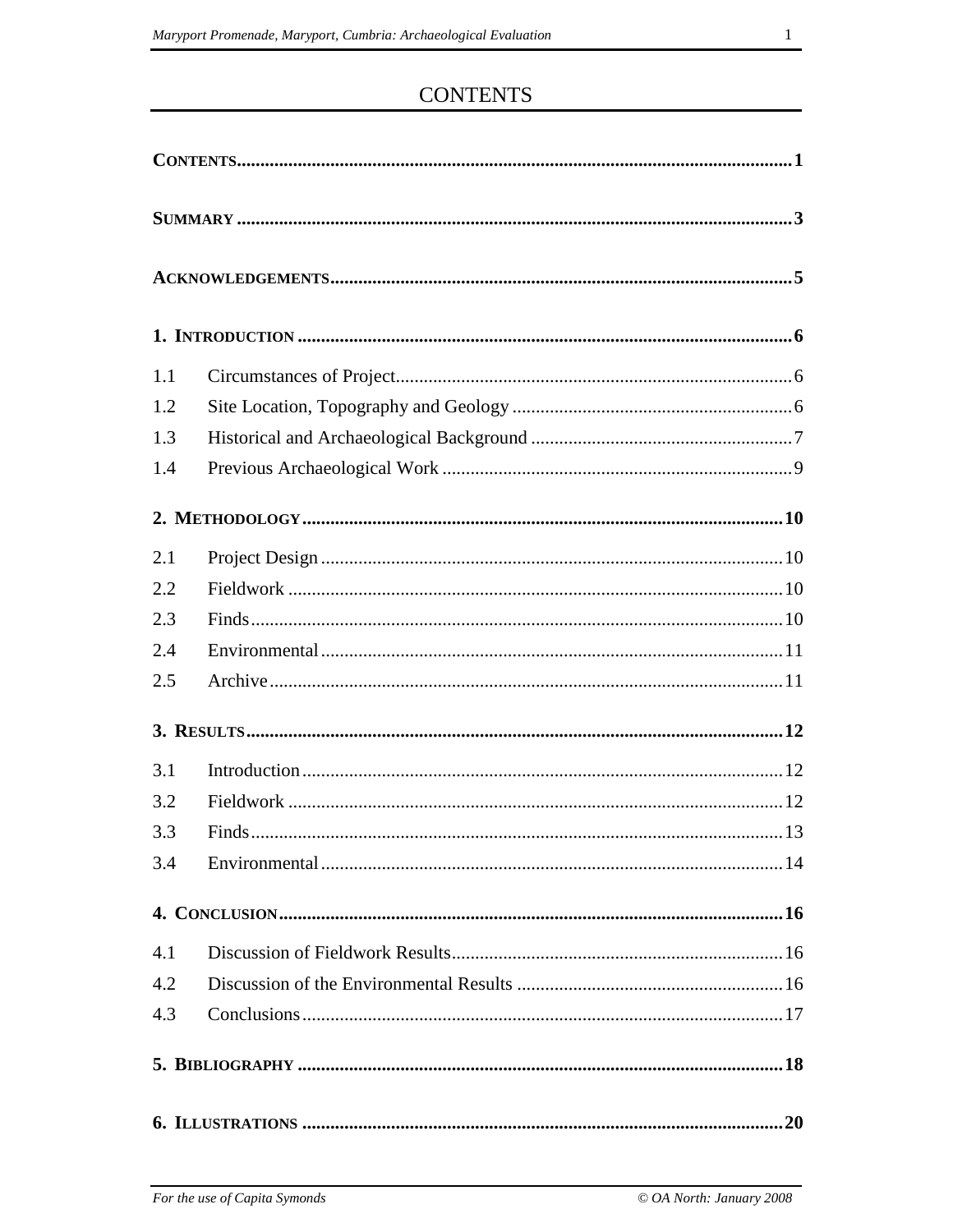|  | 28 |
|--|----|
|  |    |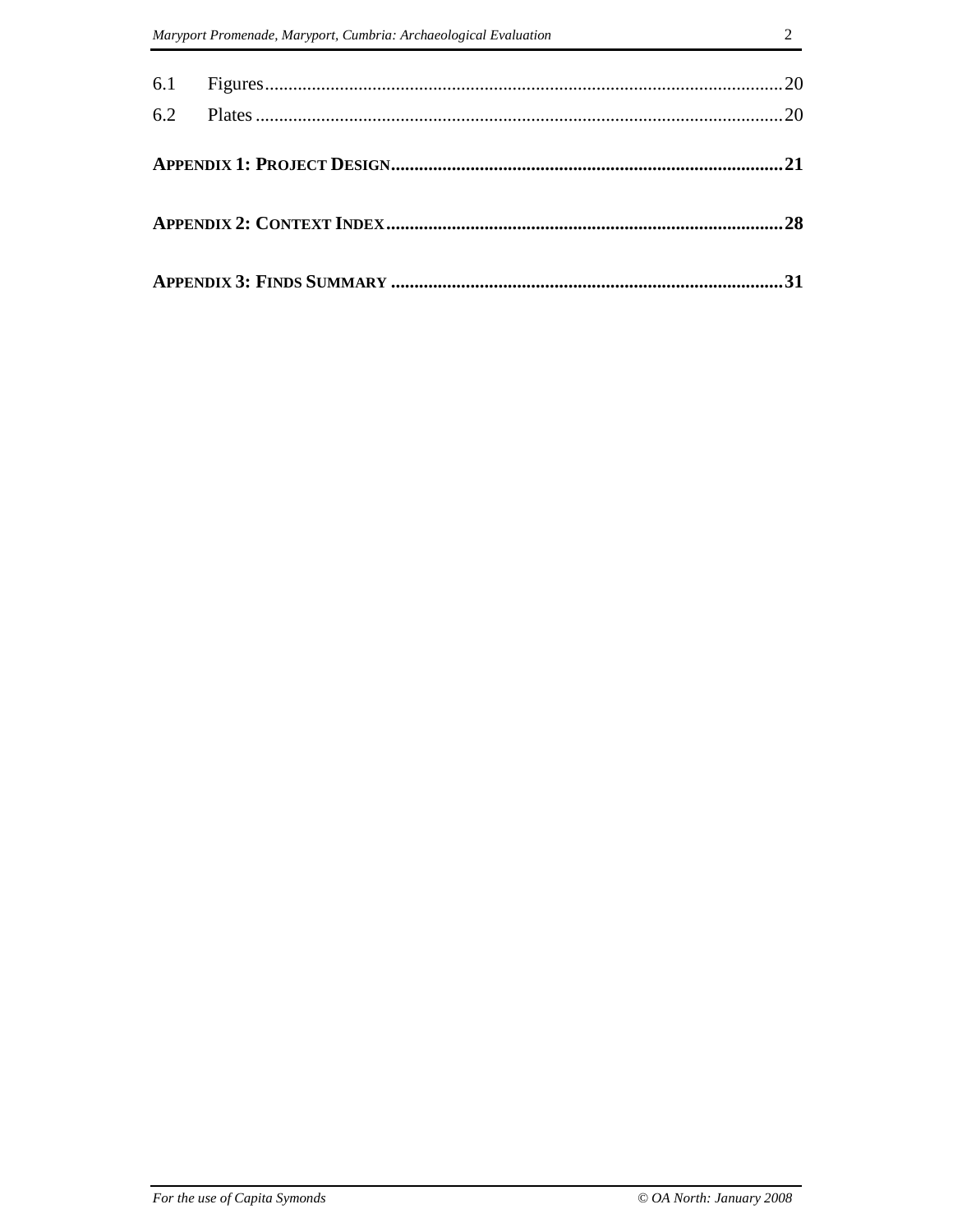## SUMMARY

Oxford Archaeology North (OA North) carried out a programme of archaeological evaluation trenching in December 2007, along a 420m section of path to the immediate west of Maryport Roman Fort, *Alauna Carretiorum,* and associated *vicus* (NGR NY 0384 3744, Scheduled Ancient Monument 27746). This was at the request of Capita Symonds, acting on behalf of Cumbria County Council, in support of a planning application to upgrade the existing coastal path, and reroute a section. The proposed works would involve excavating to a depth of 150mm-200mm. Therefore, an archaeological evaluation was required to assess the potential impact on any surviving below-ground remains.

The fort was one of a series from the western end of Hadrian's Wall that extended down the Cumbrian coast. The proposed development site lay immediately to the west of the scheduled area, and due to the sensitive nature of the nearby archaeological remains, the Hadrian's Wall archaeologist for English Heritage requested the excavation of a series of small trenches to assess the potential, nature and extent of any sub-surface remains. Ten trenches were opened by mini-excavator, ranging in size from 3m by 1m, and 2m by 2m, and excavated to an average depth of 300-400mm, providing a buffer zone for the proposed improvements to the existing coastal path, and construction of the new pathway.

Of the ten trenches, eight contained no features or finds of archaeological significance (Trenches 1, 2, 3, 4, 6, 7, 9 and 10). Trenches 1 and 2 comprised redeposited modern demolition rubble (Trench 1, *101*, Trench 2, *103*) to depths of >0.4m below the top of topsoil, and probably resulted from the construction of the Senhouse Roman Museum in the nineteenth century (www.gomaryport.co.uk 2007). This suggests that the area around the museum has been disturbed, to what extent, however, is beyond the scope of this project. The remainder of the trenches comprised topsoil and subsoil, and occasionally natural geology was encountered.

Two trenches did contain archaeological remains: Trenches 5 and 8. Trench 5 contained the northern edge of a north/south bank, *112* - *114*, which comprised various redeposited subsoil and turf layers, and produced burnt bone, and pottery dating to the late second and third centuries AD. The edge of the feature had been truncated to the north by a modern ceramic field drain. It was likely that the bank formed one of a series of banks observed running west from the fort to the cliff edge; part of the seaward defences. Trench 8, located approximately 130m to the north-east of Trench 5 and to the west of the *vicus* site, contained a small ditch, *116*, running north/south across the trench. This produced fragments of spalled pottery also dating to the late second and third centuries AD. The ditch probably formed part of the western boundary of the *vicus*, which was identified to the east by a geophysical survey undertaken in 2000 (News From Hadrian's Wall 2000), while the pottery resulted from the accumulation of material from activities related to the nearby civilian settlement.

It is very likely that the majority of groundworks proposed along the length of the site will have an impact on any sub-surface remains relating to the fort and associated *vicus*. Although archaeology was not encountered in all the trenches excavated, this is probably due to the relatively shallow depth of investigation. The presence of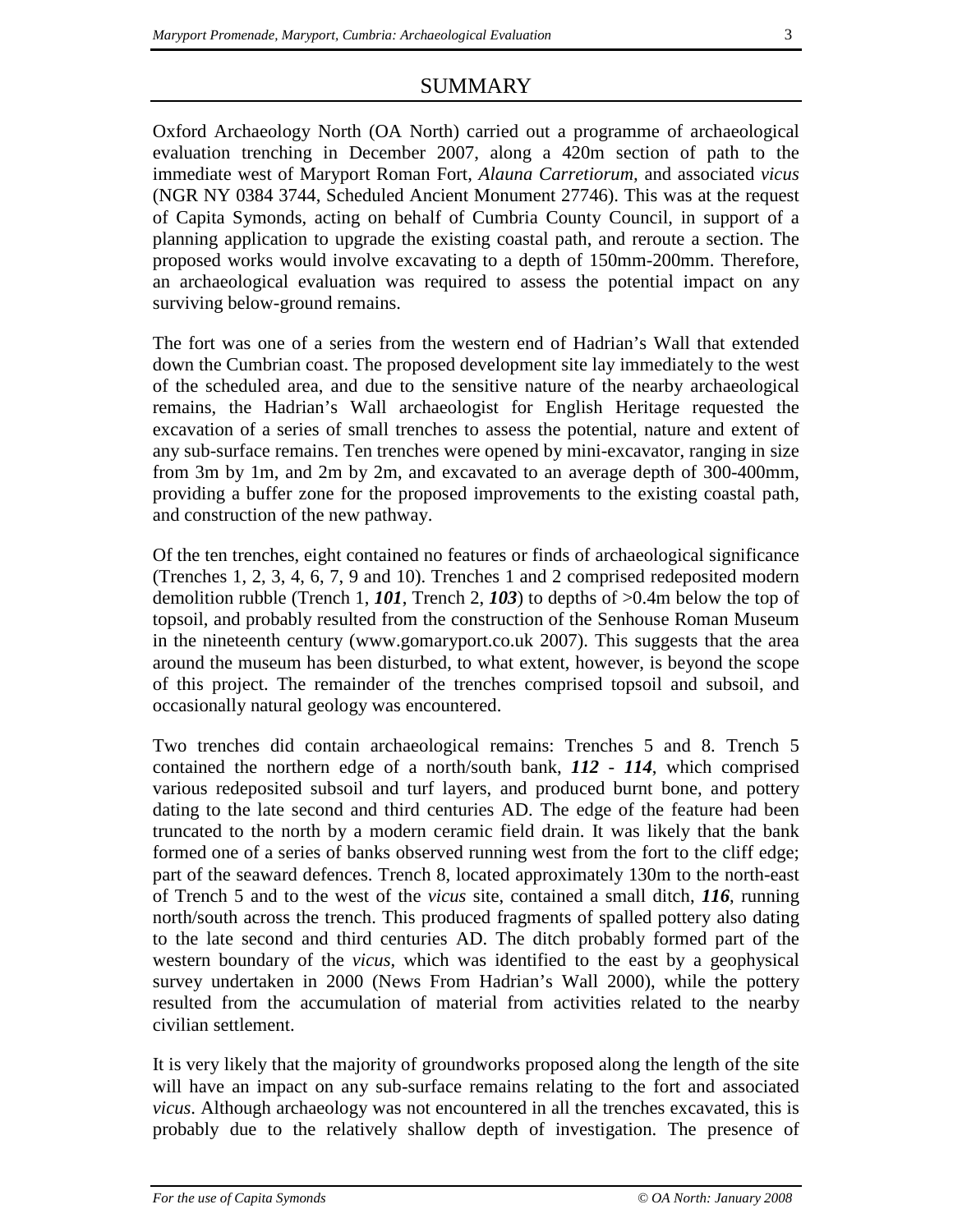archaeological features in two of the trenches (Trenches 5 and 8) indicated that there were archaeological remains projecting west from the Roman fort and *vicus*, and that there could be further remains. The area between Trenches 4 and 5 are of particularly high sensitivity, as a series of banks running towards the cliff are clearly visible, and most likely part of the fort defences; even minimal groundworks will have a substantial impact on the features. Between Trenches 5 and 10, the area directly to the west of the *vicus*, there is potential for further archaeology, and any groundworks exceeding 150mm in depth will have an impact on any sub-surface remains that may exist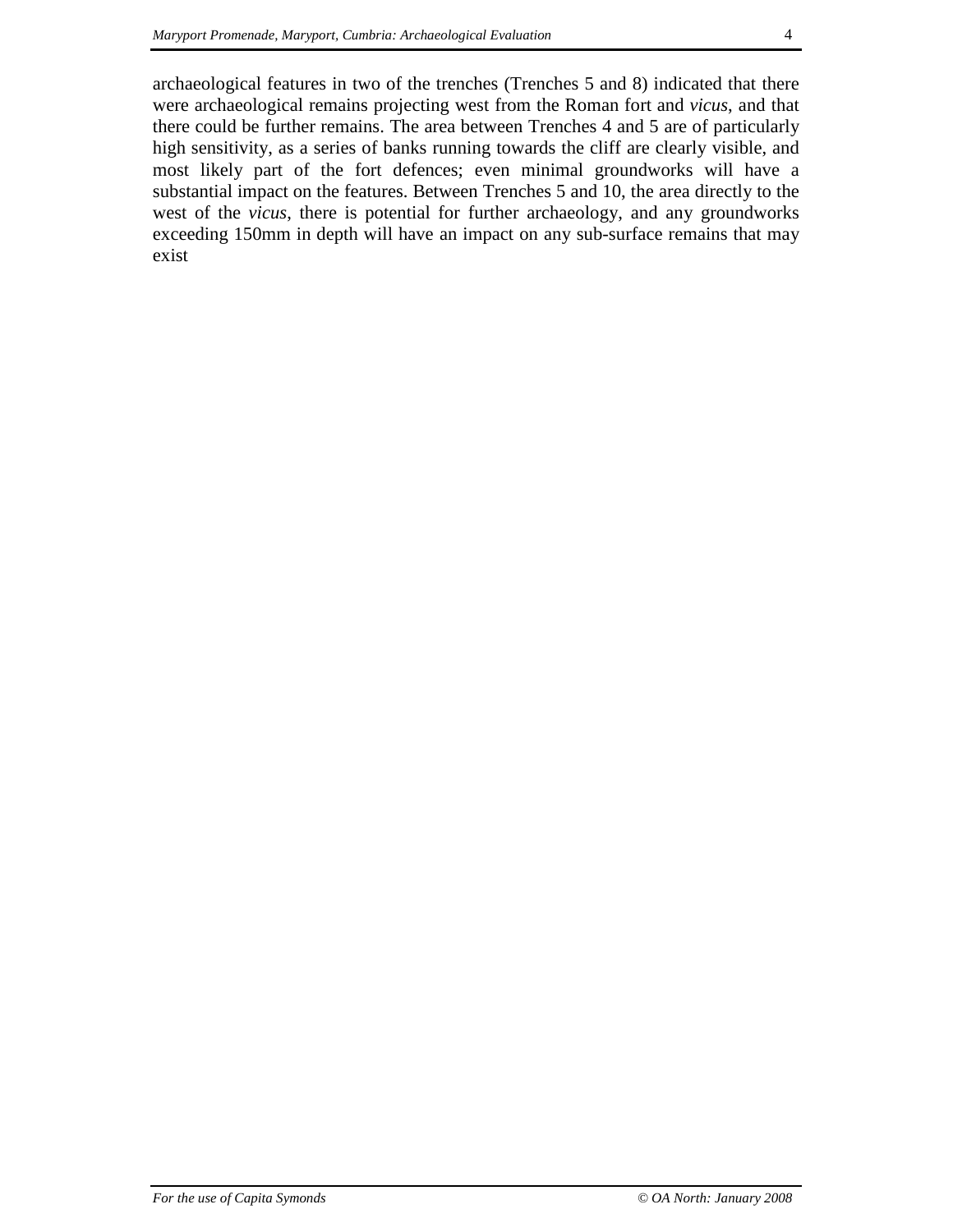## ACKNOWLEDGEMENTS

OA North would like to thank Karen Morley of Capita Symonds for commissioning the project, and Mike Collins, Hadrian's Wall Archaeologist, for his help and advice. Thanks are also due to David Craig for the mechanical excavator.

The fieldwork was undertaken by Kelly Clapperton, with assistance from Steve Clarke. The finds were assessed by Chris Howard-Davis and the environmental assessment was undertaken by Sandra Bonsall. The drawings were produced by Marie Rowland. The project was managed by Emily Mercer, who also edited the report.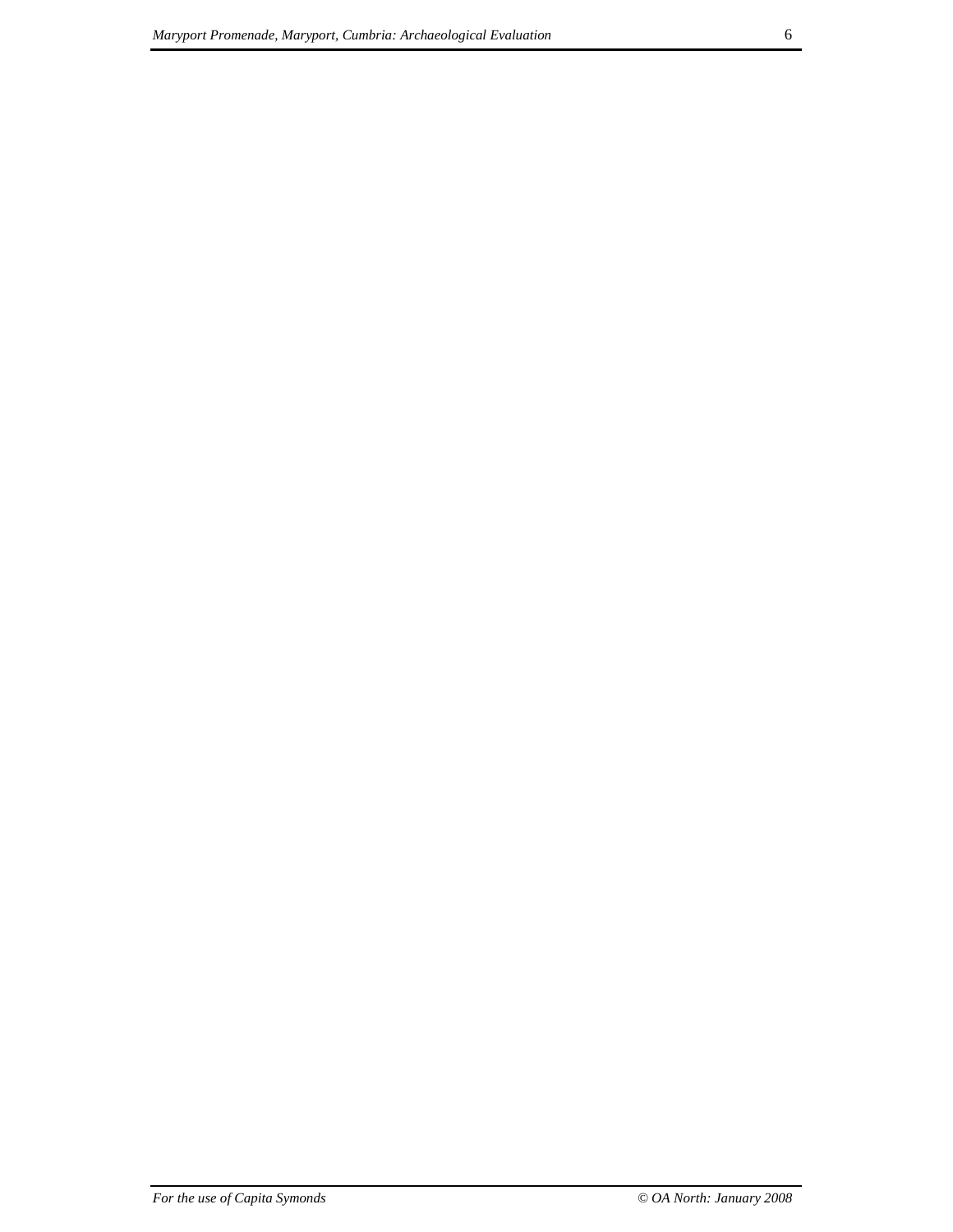## 1. INTRODUCTION

### **1.1 CIRCUMSTANCES OF PROJECT**

- 1.1.1 Oxford Archaeology North (OA North) was commissioned by Capita Symonds, acting on behalf of Cumbria County Council, to undertake a programme of evaluation trenching to support a planning application to upgrade and improve a coastline path to the north of Maryport, Cumbria (NGR NY 0384 3744, Figs 1 and 2). The development compromises the upgrading and widening of a 320m section of the existing promenade path, with a 100m of new path being constructed to the north. The site lies immediately to the west of the Roman fort, *Alauna Carretorium*, and Senhouse Roman Museum, and within an area that may contain remains of the associated extra-mural settlement, or *vicus*, to the north and west of the fort. The fort forms part of the coastal defensive system extending from the western end of Hadrian's Wall. Although the proposed development lies outside the Scheduled Monument of the fort and *vicus* (SM 27746), it is still within an area of high archaeological potential.
- 1.1.2 Due to the high sensitivity of the area, the Hadrian's Wall archaeologist for English Heritage requested that an archaeological evaluation take place prior to submission of the planning application, to inform further planning decisions. The aim was to establish the presence or absence of any unknown archaeological deposits, and to quantify their date, nature, depth and quality of preservation. This will provide information on the potential and quality of archaeological remains within the development area, and inform further archaeological mitigation. The following report documents and discusses the results of the evaluation trenching, undertaken in December 2007, and assesses the importance of the remains identified.

## **1.2 SITE LOCATION, TOPOGRAPHY AND GEOLOGY**

- 1.2.1 The proposed upgrading and rerouting of the section of promenade path requiring archaeological evaluation is positioned just to the north of Maryport, and runs northwards from Senhouse Roman Museum, and along the cliff top for approximately 420m (Fig 1). The development is bounded to the west by steep cliffs that drop down to New Promenade, while the Roman Fort and farmland lie to the east.
- 1.2.2 The area consists of intertidal flats, shingle and pebble beaches, and low undulating pasture. Maryport and the surrounding coastal fringe has always been important for regional trade and communications due to its geographical location, and the underlying coal and iron ore deposits have contributed to the region's industrial history. These 'urban' centres, such as Maryport, Workington and Whitehaven, are interspersed with rich farmland. This narrow strip of industry and farmland is bonded to the west by the Irish Sea, and to the east by the Cumbria High Fells (Countryside Commission 1998).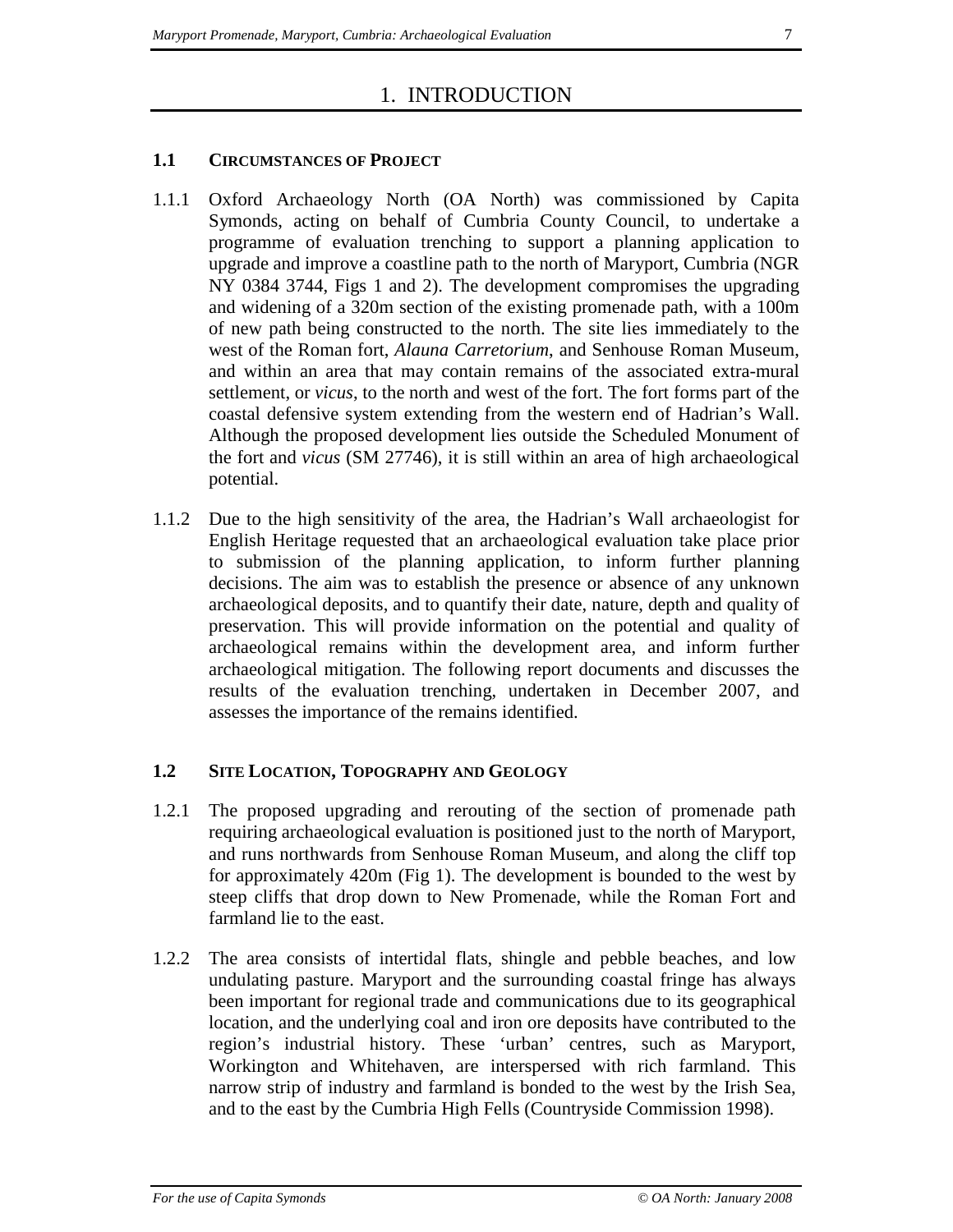1.2.3 Maryport and its hinterland coincides with an outcrop of Coal Measures of the Hensingham Group and Chief Limestone Groups, all dating to the Carboniferous Period. These are overlain with outlying Permo-Triassic, or New Road Sandstone, sedimentary rocks, which are superseded by large quantities of glacial boulder clay, sands and gravels from Scotland and the Lake District (*ibid*). The overlying geology comprises typical stagnogley soils (Ordnance Survey 1983).

### **1.3 HISTORICAL AND ARCHAEOLOGICAL BACKGROUND**

- 1.3.1 The following section provides a summary of the history and archaeology of Maryport, allowing the results of the evaluation trenching to be put into their historical and archaeological context.
- 1.3.2 *Prehistoric Period***:** numerous prehistoric finds have been discovered within the town, including several Romano-British carved stones, a Neolithic stone axe (HER 792), and a Bronze Age cup-and-ring marked stone (HER 822) (Cumbria County Council and English Heritage (CCC and EH 2006). However, no actual settlement has been identified. Several significant prehistoric sites have been identified in the surrounding area, including an Iron Age burial at Rise How Tower (HER 4239), and a Neolithic site (HER 840) in the same area, to the south of Maryport (*ibid*).
- 1.3.3 *Roman Period:* the 'core' of the Roman settlement focuses on the fort and surrounding *vicus*. The fort was constructed in the second century AD, as part of the coastal defence system of forts and mileforts extending south from the western end of Hadrian's Wall, and may well have been the command base for the Roman fleet in the Solway Firth (*ibid*). However, the presence of the road from Papcastle to just north of the fort would suggest an earlier military installation (Breeze 2006). Epigraphic evidence suggests that it was constructed between AD 122 and 123, for and by the cohors *I Hispanorum miliaria equitata*, a mixed infantry and cavalry unit of approximately 1000 men. Its early date indicates that it was contemporary, or even earlier, than the forts along the Hadrianic Frontier to the south of Morecambe Bay (CCC and EH 2006). Four inscribed alters have been discovered, naming *M Maenius Agrippa* as the first commanding officer, and dating between AD 123 and 126. Numerous finds have been recovered from in and around the fort, including 17 alters found buried in pits near the second century parade ground (*ibid*). They had been dedicated annually, and their lack of erosion suggests that they were buried not long after erection.
- 1.3.4 In the late sixteenth century, footings of buildings, vaults and other structures were still visible, and numerous statues, alters and inscribed stones had been removed from the ground (Collingwood 1936, quoting Camden). In the late nineteenth century, Robinson undertook excavations in fields to the north of the fort (CCC and EH 2006). He uncovered traces of roads, strip-housing and possible temples. During the 1920s evidence of the Roman wharf was revealed, a massive wall was identified at Ellenborough Place, just to the west of where the Roman road crossed the River Ellen (*ibid*). Camden had also noted in 1600, that remains of the harbour were still visible at the mouth of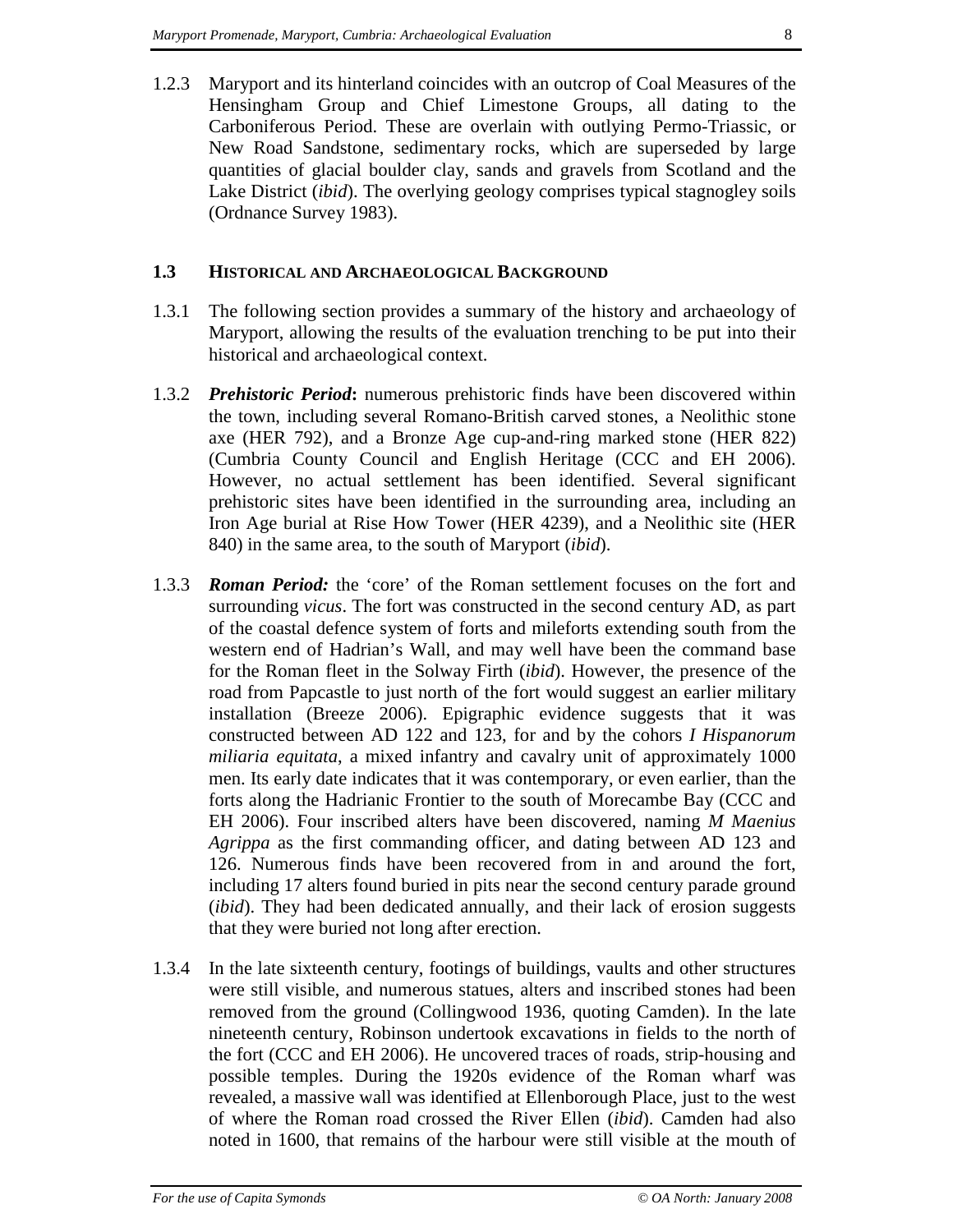the river (Collingwood 1936), and similar walls were identified in 1886 (CCC and EH 2006), and they seemed to enclose a large paved area. The extensive and substantial nature of the Roman remains at Maryport indicates that it was likely one of the main ports on the Cumbrian coast during the period that Hadrian's Wall was being constructed.

- 1.3.5 *Medieval Period:* compared to the Roman period, there is very little evidence for extensive activity in the post-Roman and medieval periods. The town was originally known as *Ellenfort*, or more commonly *Ellenborough*, which is still the name of a small village to the east-south-east, and possibly translates from the Old English, meaning 'stronghold by the river Ellen' (*ibid*). Maryport Castle (HER 32853) comprises a damaged earthwork that possibly dates to the twelfth century, and sits within a loop of the River Ellen. It has been eroded to the west, and the site of the bailey, probably to the north, has been built over. A causeway leading to the site from the north-east may be original (*ibid*). The town was re-named Maryport in 1749 by Humphrey Senhouse II, after his wife, Mary (*ibid*).
- 1.3.6 *Post-Medieval Period:* the town of Maryport was founded between 1748-9, after the establishment of Ellenborough Colliery in 1740 (*ibid*). The town expanded rapidly, gaining the Netherhall Furnace for iron smelting that was established in 1752. The earliest phase was focused around the North Quay, whilst the second phase, from the mid-eighteenth to mid-nineteenth centuries, was the expansion of the town growing up along the ridge parallel to the shore (*ibid*).
- 1.3.7 The initial ship building yard was established in 1765 on the banks of the Ellen, and the first dock, Campbell's Dock, was completed in 1836. Elizabeth Dock, built in the mid-nineteenth century, was the first floating dock in the country and accommodated the transport of goods to Carlisle (*ibid*). Several other industries were established during this period, including the blast furnace and associated coke ovens at Netherhall (HER 3046), as well as glass works, pottery mills, gas works, tanneries and a paper mill (*ibid*). The town experienced a downturn in fortunes at the turn of the nineteenth century, stemming from the wars with France and the American War of Independence, which meant a loss of continental and transatlantic trade, and many of the secondary industries, such as the glassworks, were lost (*ibid*). Nevertheless, by the middle of the century the town's fortunes had turned with the growth of the coal industry. This encouraged the growth of other industries, with the establishment of a steam powered flour mill at the east end of town, and two iron and brass factories in the immediate vicinity. The town soon regained much of its former wealth (*ibid*). In 1885 the Naval Reserve Battery was constructed to the immediate west of the Roman fort, it now houses Senhouse Roman Museum (www.thelakedistrictwalker.com 2008).
- 1.3.8 In 1927, however, the construction of the Prince of Wales Dock in Workington completely destroyed much of the town's trade, and between 1928 and 1931 the unemployment rate rose to two-thirds of the working population (*ibid*). Since World War II some redevelopment has taken place, with the expansion of residential and retail development in the 1980s and 90s.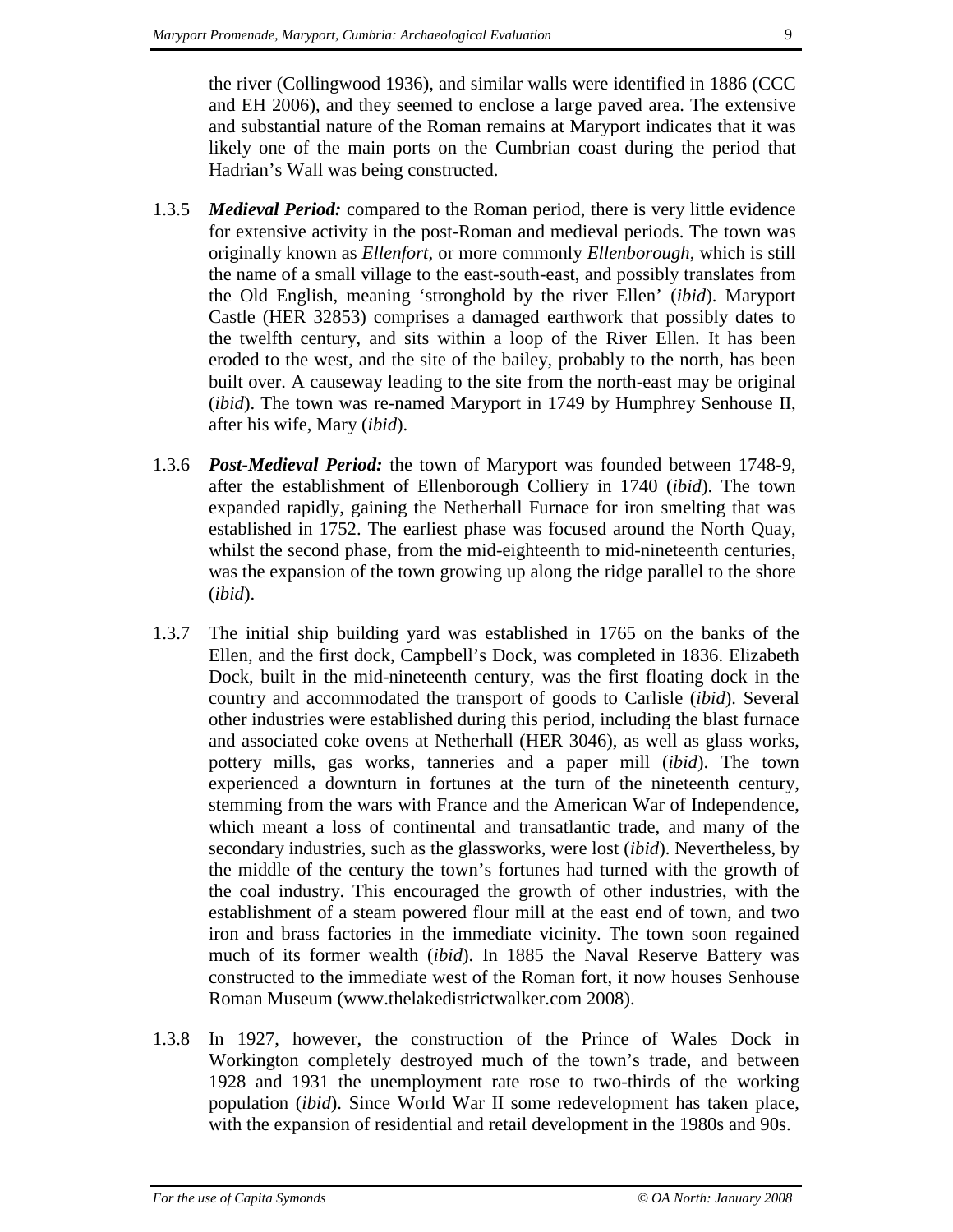## **1.4 PREVIOUS ARCHAEOLOGICAL WORK**

- 1.4.1 *Antiquarian Investigations:* in 1599, Camden noted that the footings of buildings and vaults relating to the Roman Fort were still visible (Collingwood 1936), while several statues, alters and inscribed stones had been removed from the ground. In 1766 the Senhouse family opened the area of the fort and discovered the arch of a gate, various building footings, which had been burnt down and then rebuilt, a Roman bath, and various artefacts (CCC and EH 2006). In 1880, Robinson undertook excavations in fields to the north of the fort. He identified the remains of road surfaces, strip housing and possible temples (*ibid*).
- 1.4.2 *Roman Fort Excavations, 1976:* investigations in 1976 indicated that the fort dated to the early Hadrianic Period, AD *c*120s, and was occupied until around AD 400 (*ibid*). The fort had been heavily robbed for stone during the construction of Maryport. Some buildings identified included the headquarters, barracks and commandant's house (*ibid*).
- 1.4.3 *Roman Fort and Vicus Geophysical Survey, 2000:* a geophysical survey, undertaken in 2000, provided an indication of the size of the settlement around the fort. It has been identified as the largest *vicus* along the defensive system extending south from Hadrian's Wall along the Cumbrian Coast (News From Hadrian's Wall 2000), with some 40-50 densely packed, mainly strip houses, identified in a broad band beyond the north-eastern defences, running alongside the north-east road (Breeze 2006). Ditches of varying purpose were also located; either defining areas of land use, as boundaries to property, or to fields beyond the settlement (*ibid*).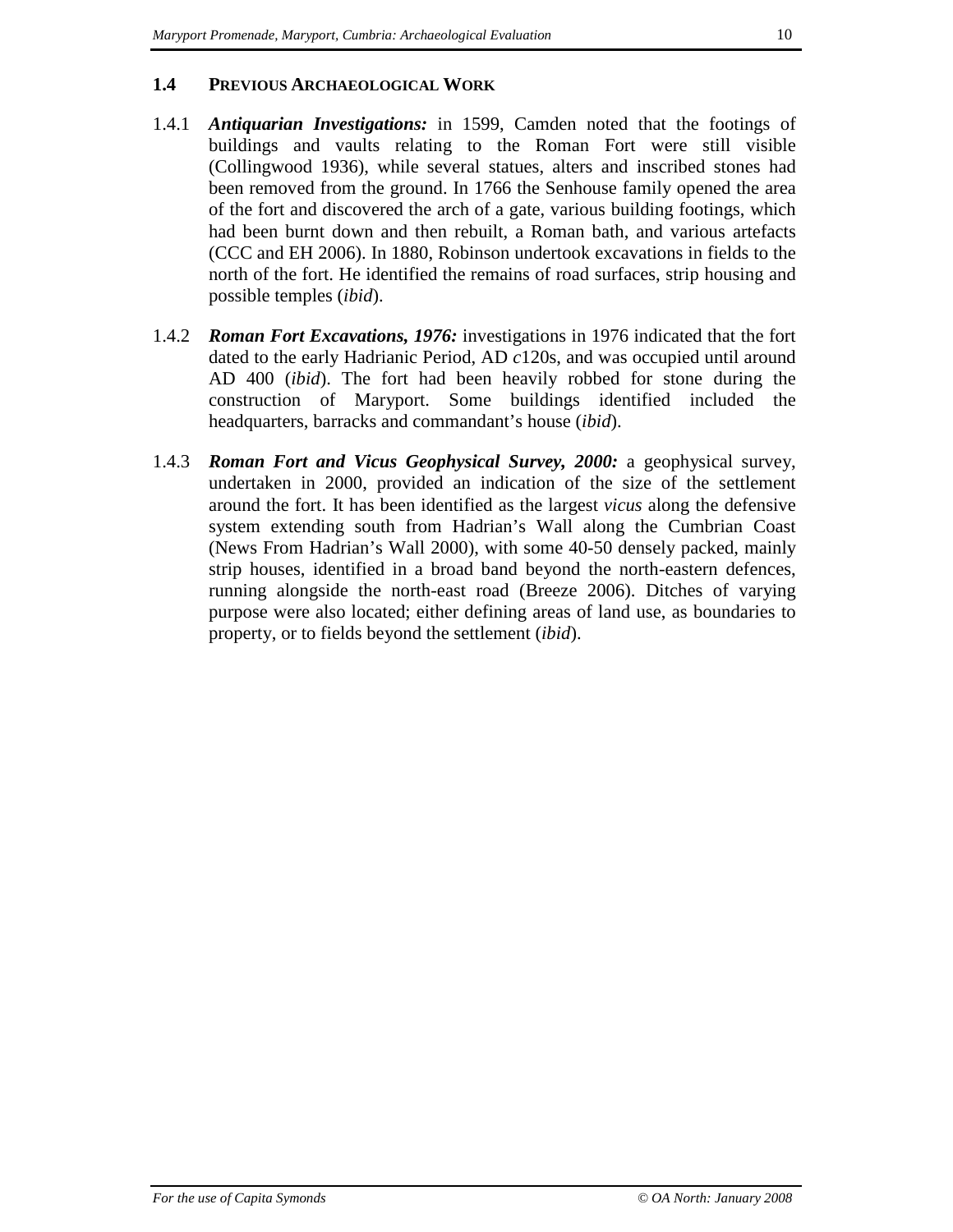## 2. METHODOLOGY

## **2.1 PROJECT DESIGN**

2.1.1 A project design (*Appendix 1*) was submitted by OA North in response to a request from Capita Symonds, and in accordance with a verbal brief provided by the Hadrian's Wall archaeologist. The project design was adhered to in full and the work was consistent with the relevant standards and procedures of the Institute of Field Archaeologists, and generally accepted best practice.

## **2.2 FIELDWORK**

- 2.2.1 Ten trenches were excavated along the length of the proposed works. Trenches 1-5 were located immediately beside the existing path, to encompass the area of path expansion. Trenches 1-3 measured 3m x 1m; Trench 4, 2m x 1.5m; and Trench 5, 2m x 2m. The remaining trenches, 6-10, were situated along the proposed new path and measured 2m x 2m (Fig 2). All the trenches were excavated with a rubber-tracked, mini-mechanical excavator, and under constant supervision by an archaeologist. The trenches were excavated to a depth to incorporate the maximum depth of the intrusion of the proposed works, 150mm-120mm, and a 'buffer' zone of 100mm-150mm. However, where the trenches exceeded the agreed maximum depth of 300m this was considered necessary as they either contained archaeological remains or clarification of the deposits within the trench.
- 2.2.2 All trenches were hand cleaned, and all features and deposits of potential archaeological interest were investigated by hand. Deposits were identified and recorded on *pro forma* sheets provided by OA North. Plans and sections were illustrated where necessary at appropriate scales; 1:10, 1:20 and 1:50. A photographic archive was compiled using monochrome prints, colour slides, and digital shots for presentation; these were also recorded on *pro forma* sheets. All the trenches were located, levelled, and related to the Ordnance Survey datum, using a benchmark located on the Senhouse Roman Museum. Two samples were removed from the site. Sample 1 was taken from a possible buried turf layer, *112*, of a bank (Trench 5), and was 10 litres in volume. Sample 2 was from the ditch fill, *133* (Trench 8), and was 20 litres in volume.

## **2.3 FINDS**

2.3.1 All finds were exposed, lifted, cleaned and bagged in accordance with the United Kingdom Institute for Conservation (UKIC) *First Aid for Finds*, 1998 (new edition). All identified finds and artefacts were retained for all material classes; these were hand collected from stratified deposits for processing and assessment.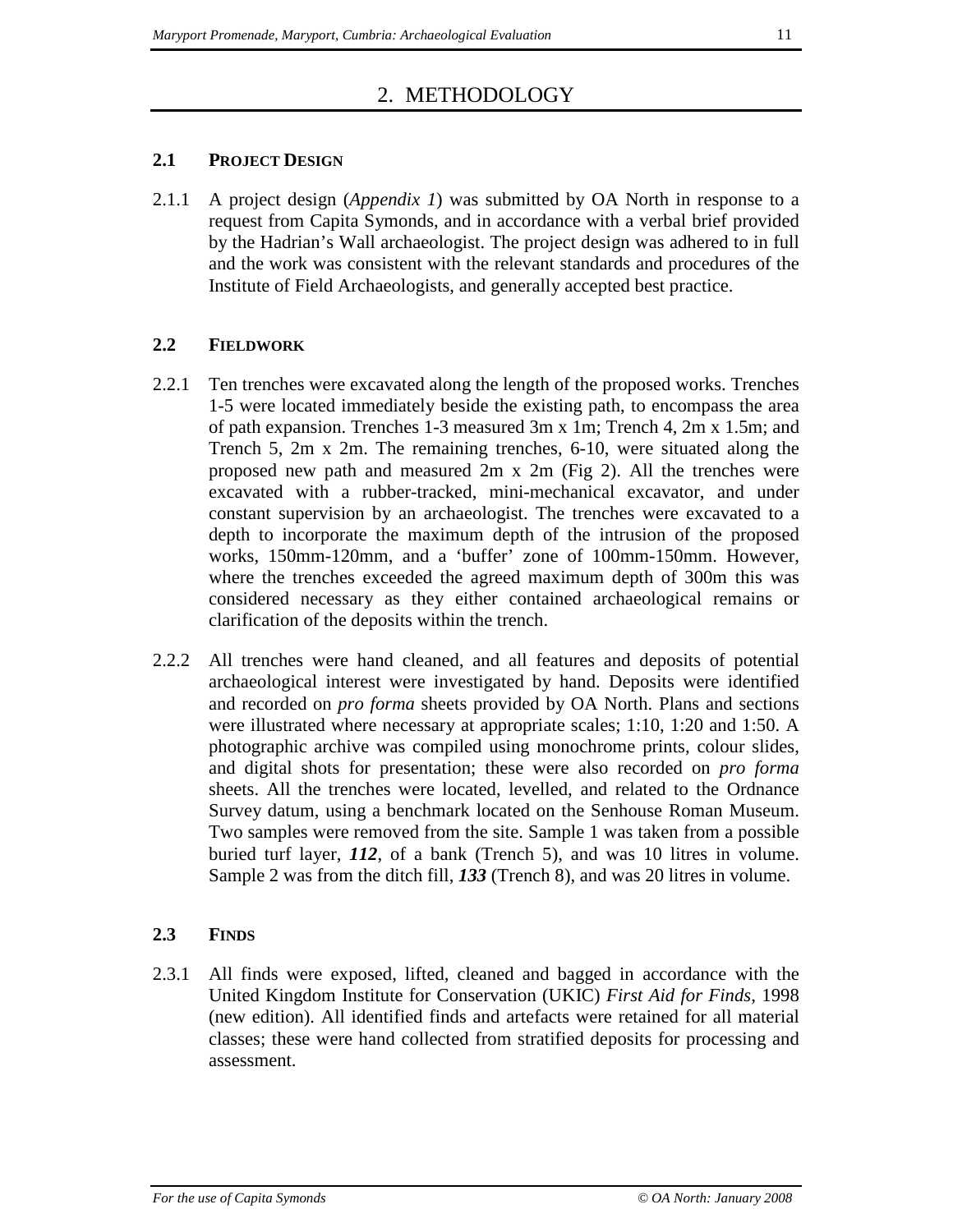### **2.4 ENVIRONMENTAL**

- 2.4.1 Two environmental bulk samples were taken for assessment; Sample 1 was 10 litres in volume and from a possible turf horizon, *112*, in the bank in Trench 5. Sample 2 was 20 litres in volume and was taken from the fill *132* of ditch *133* in Trench 8 (Sample 2). These were assessed for charred and waterlogged plant remains, which can provide information about the economy and environment of the site and in certain circumstances the function of particular features.
- 2.4.2 Ten litres of each sample was hand floated and the flot collected on a 250 micron mesh and air dried. A representative sample of the flot was examined with a low powered binocular microscope and all easily identifiable plant remains were recorded on a scale of 1-5, where 1 is less than five items and 5 is abundant, i.e. more than 100 items. Plant nomenclature follows Stace (1997). The components of the matrix were also noted. The results are shown in Table 1.

## **2.5 ARCHIVE**

2.5.1 A full and professional has been compiled in accordance with the project design and current English Heritage guidelines (1991). The original record archive will be deposited in the Country Record Office (CRO) in Whitehaven, and a copy of the report will be sent to the Historic Environment Record (HER) in Kendal, on completion of the project. The material archive will be submitted to an appropriate museum, in this case Senhouse Roman Museum.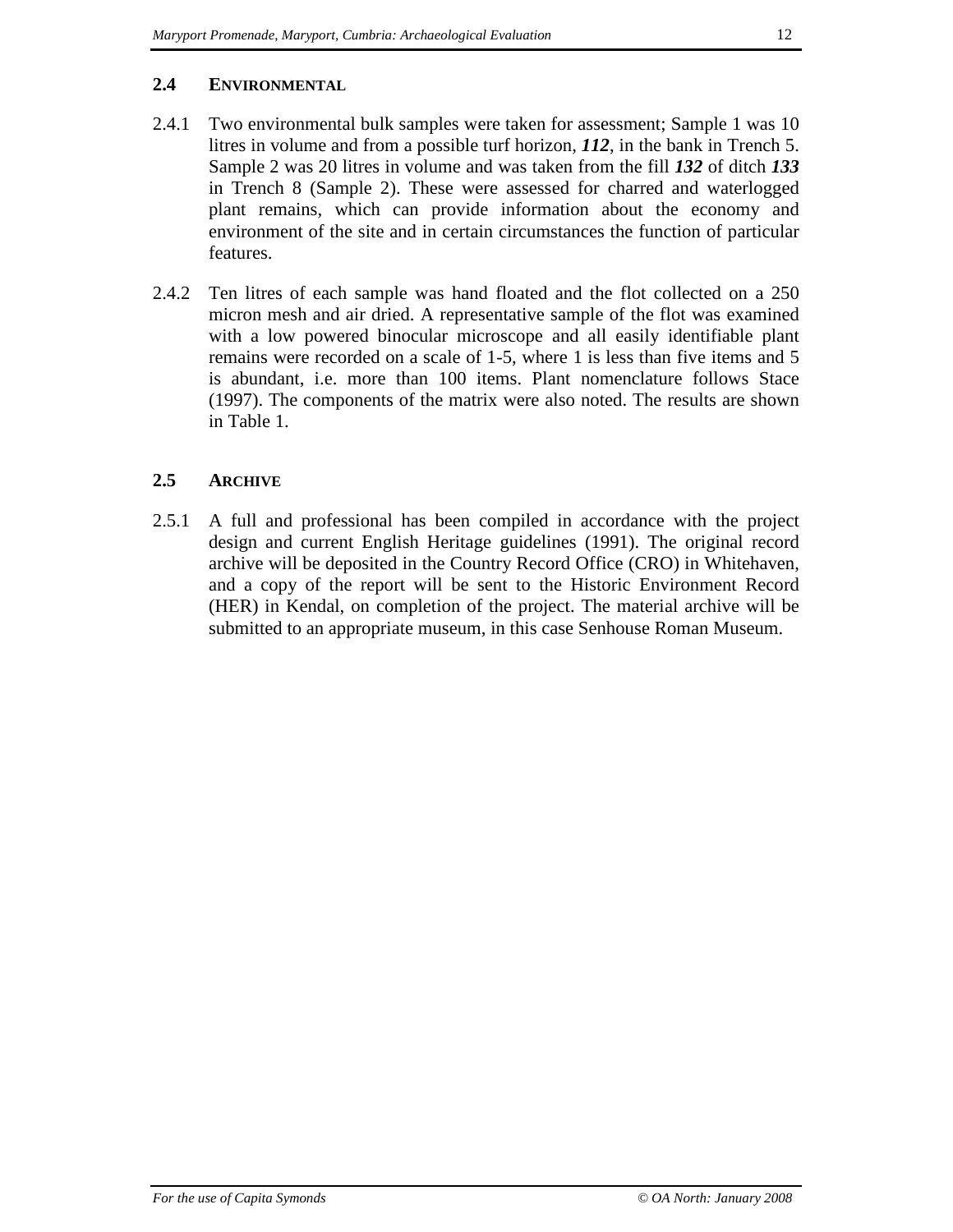## 3. RESULTS

## **3.1 INTRODUCTION**

3.1.1 The following section provides a summary description of the deposits and features identified in each of the evaluation trenches. A more detailed description of the contexts referred to in the text can be found in the context register (*Appendix 2*). A summary of the finds has been included below with a more detailed list in *Appendix 3*.

## **3.2 FIELDWORK**

- 3.2.1 *Trench 1:* was located at the southern end of the proposed development, directly opposite the Senhouse Roman Museum on the seaward side of the existing path, and was aligned north/south. It measured 3m in length, and 1m in width. It was excavated to a maximum depth of 0.47m in order to clarify the deposits within the trench. The trench comprised topsoil, *100*, to a depth of 0.1m, which overlaid a layer of redeposited sandy-clay rubble, *101*, which contained fragments of brick and sandstone masonry of apparent recent date. No features or finds of archaeological significance were observed.
- 3.2.2 *Trench 2:* was located 40m north-east from Trench 1, following the path on the seaward side, and measured 3m in length, 1m in width and excavated to a maximum depth of 0.4m, in order to analyse the deposits further. It comprised topsoil, *102*, to a depth of 0.15m, which sealed a layer of redeposited sandyclay rubble, *103*, >0.15m thick, and very similar to *101* identified in Trench 1. This overlaid a redeposited natural layer, *104*, which was exposed in the southern end of the trench. No features or finds of archaeological interest were observed.
- 3.2.3 *Trench 3:* was located 40m north-east from Trench 2, following the existing path and situated on the seaward side. It was aligned north-east/south-west, and measured 3m in length, 1m in width and was excavated to a maximum depth of 0.5m, to assess the depth of topsoil. It comprised topsoil, *105*, 0.4m thick, which sealed subsoil, *106*, and exceeded 0.1m in thickness, as it was beyond the trench depth prescribed in the project design. No features or finds of archaeological significance were observed.
- 3.2.4 *Trench 4:* was located 50m to the north-east of Trench 3, on the eastern side of the existing path. It was orientated north-east/south-west, and measured 2.4m in length, 1.4m in width, and was excavated to a maximum depth of 0.35m. The trench comprised topsoil, *107*, 0.1m thick, and subsoil, *108*, which exceeded 0.25m in thickness. No finds or features of archaeological interest were observed.
- 3.2.5 *Trench 5:* was located 50m north-east of Trench 4, on the eastern side of the existing path. It measured 2m by 2m, and was excavated to a maximum depth of 0.84m due to the archaeological deposits encountered (Fig 3). The trench contained topsoil,  $109$ , 0.2m thick, which sealed a subsoil,  $110 = 111$ , 0.19m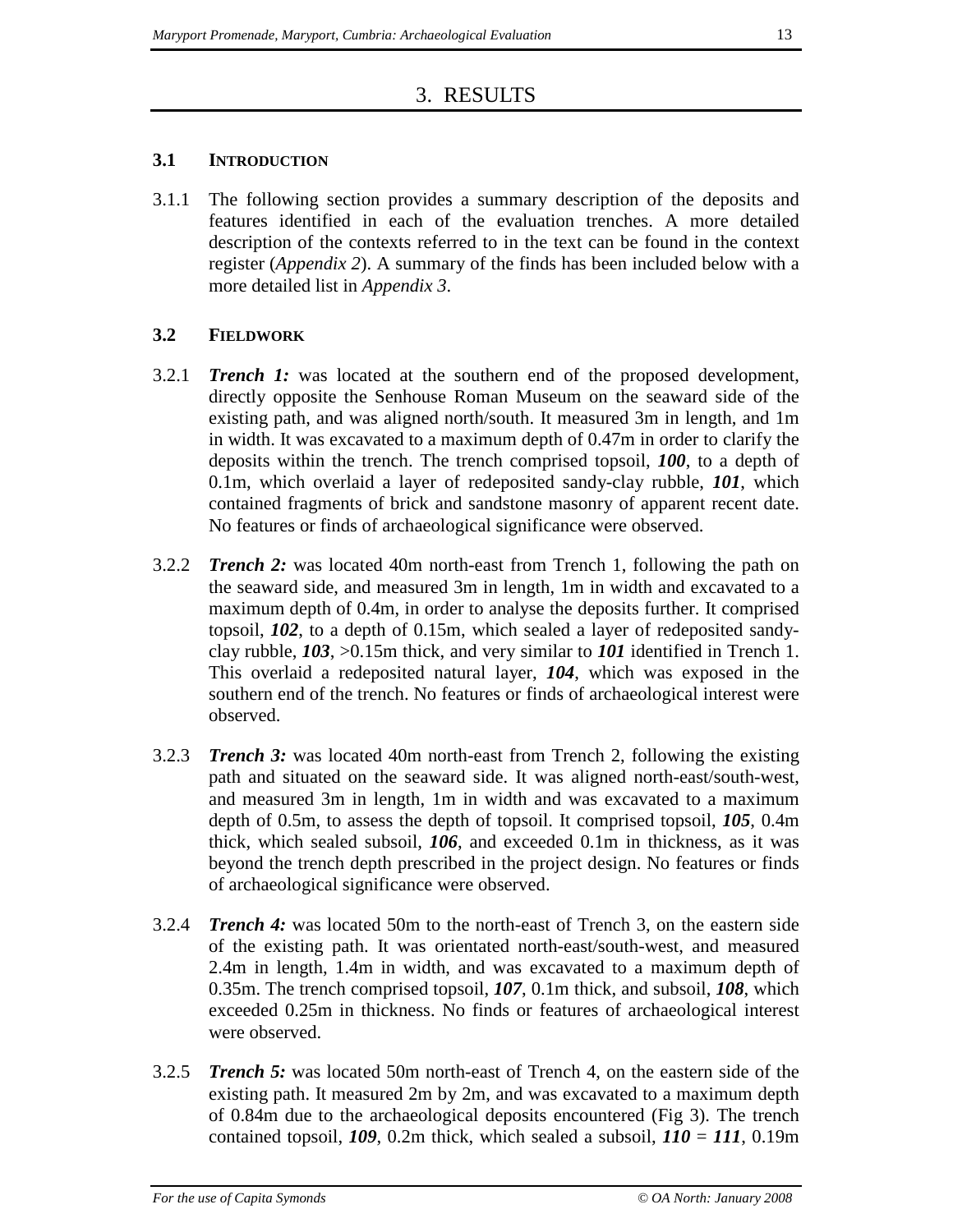thick. The south-western edge of the trench clipped the northern end of a bank running parallel to the cliff. It comprised more than four layers; *112* was a dark grey-brown clay-silt with a high charcoal and organic content, 0.14m thick. This sealed *113*, a mid-grey clay-silt, 0.09m thick, which overlaid *114*, a mid-grey sandy-silt, >0.22m thick. This partially sealed a layer of redeposited natural material, *115*, which was not fully excavated. Deposit *112* may have been a former turf layer, and it produced fragments of Romano-British pottery and bone (see 3.3, below). The bank was sealed by subsoil,  $110 = 111$ , and truncated to the north by a modern ceramic field drain, *116*.

- 3.2.6 *Trench 6:* was located to the east of the existing path, 50m north-east of Trench 5, and followed the line of the proposed path extension. It measured 2m by 2m, and was excavated to a maximum depth of 0.35m. It comprised topsoil, *118*, 0.1m thick, which sealed subsoil, *119*, 0.2m thick, which in turn overlaid natural geology, *120*. A modern posthole was identified on the east side of the trench, it contained wedging stones and was capped in concrete. No features or finds of archaeological interest were identified.
- 3.2.7 *Trench 7:* was positioned 40m to the north-east of Trench 6, and to the east of the path. It measured 2m by 2m, and was excavated to a maximum depth of 0.33m. It comprised topsoil, *121*, 0.1m thick, which sealed subsoil, *122*, 0.2m thick, which overlaid natural deposit, *123*. No features or finds of archaeological interest were identified.
- 3.2.8 *Trench 8:* was situated 40m north of Trench 7, on the line of the proposed path, and measured 2m by 2m, and was excavated to a maximum depth of 0.72m (Fig 4). The trench comprised topsoil, *130*, 0.21m thick, which overlaid subsoil, *131*, 0.1m thick, which in turn sealed natural geology, *134*. A small ditch, *133*, truncated the natural. It ran north-east/south-west across the trench and measured 1.18m in width and 0.41m in depth. It contained a single fill, *132*, which produced three fragments of Romano-British pottery.
- 3.2.9 *Trench 9:* was located 40m to the north-east of Trench 8, and on the line of the proposed works. It measured 2m by 2m, and was excavated to a maximum depth of 0.37m. The trench was composed of topsoil, *124*, 0.1m thick, subsoil, *125*, 0.27m thick, and natural geology, *126*. The northern edge of a ridge and furrow bank, *127*, was exposed along the southern side. It comprised redeposited subsoil and topsoil, from when the furrows were excavated. No further finds or features of archaeological interest were identified.
- 3.2.10 *Trench 10:* was situated 40m to the north-east of Trench 9, along the line of the proposed path. It measured 2m by 2m, and was excavated to a maximum depth of 0.43m. The trench comprised topsoil, *128*, 0.15m thick, which sealed subsoil, *129*, >0.28m thick. The depths of deposits meant that neither natural geology or archaeological features were encountered. No finds were identified.

## **3.3 FINDS**

3.3.1 An extremely small assemblage was recovered during the works, comprising four small fragments of pottery and one of bone. All four of the pottery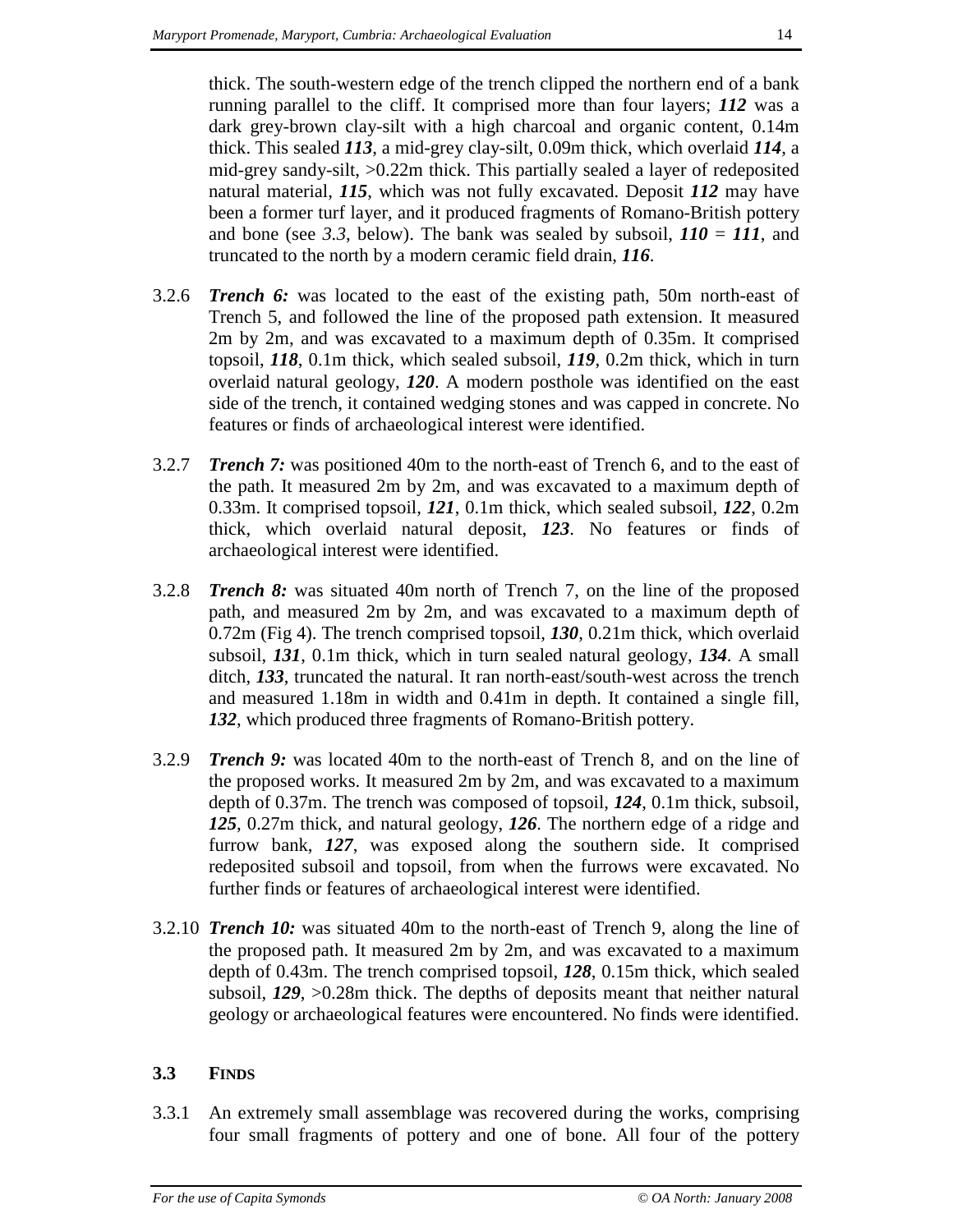fragments were early in date, being small and abraded fragments of Nene Valley colour-coated wares, probably dating to the later second to third centuries AD. All four are too small for the vessel form to be identified with certainty, although one fragment bears barbotine decoration, suggesting that it derives from a beaker, a common Nene Valley tableware form (Tyers 1999, 173). The small fragment of bone, from turf layer *112* (Trench 5), is heavily calcined, as a result of burning, as are the three pottery fragments from ditch *133* (Trench 8). They are probably the result of habitation activities in the general area.

## **3.4 ENVIRONMENTAL**

- 3.4.1 Charred plant remains were recorded in the samples and both had abundant fragments of charcoal in them. A large percentage of the charcoal was heavily engrained with sand but there were also many fragments that were in a good condition. Charcoal was identified from oak (*Quercus*) and diffuse porous taxa, a group which includes hazel (*Corylus avellana*), birch (*Betula* sp), alder (*Alnus glutinosa*) and other trees. The charcoal also included some small twigs.
- 3.4.2 There was quite a rich assemblage of charred plant seeds in Sample 1 from the possible buried turf layer of the bank, *112*. This assemblage included a small number of indeterminate charred cereal grain fragments, which appeared to have been burnt at high temperatures, and a fragment of hazel nut shell. There was also a number of different weed seeds in the sample including some that are arable weeds or are plants of waste ground, for example pale persicaria (*Persicaria lapathifolia* ).
- 3.4.3 A few charred weed seeds were recorded in Sample 2 from the ditch fill, *132*, and seeds from a non-cultivated member of the vetch/pea family (Fabaceae) (seeds less than 4mm) and ribwort plantain (*Plantage lanceolata*) were identified.
- 3.4.4 Both samples were contaminated with modern roots and other modern material but the charred plant remains appear not to have resulted from modern contamination.

| <b>CONTEXT NUMBER</b>            | <i>112</i> | 132          |
|----------------------------------|------------|--------------|
| <b>Sample Number</b>             | 1          | $\mathbf{2}$ |
| Sample volume (litres)           | 10         | 20           |
| Sample volume processed (litres) | 10         | 10           |
|                                  |            |              |
| <b>Matrix components:</b>        |            |              |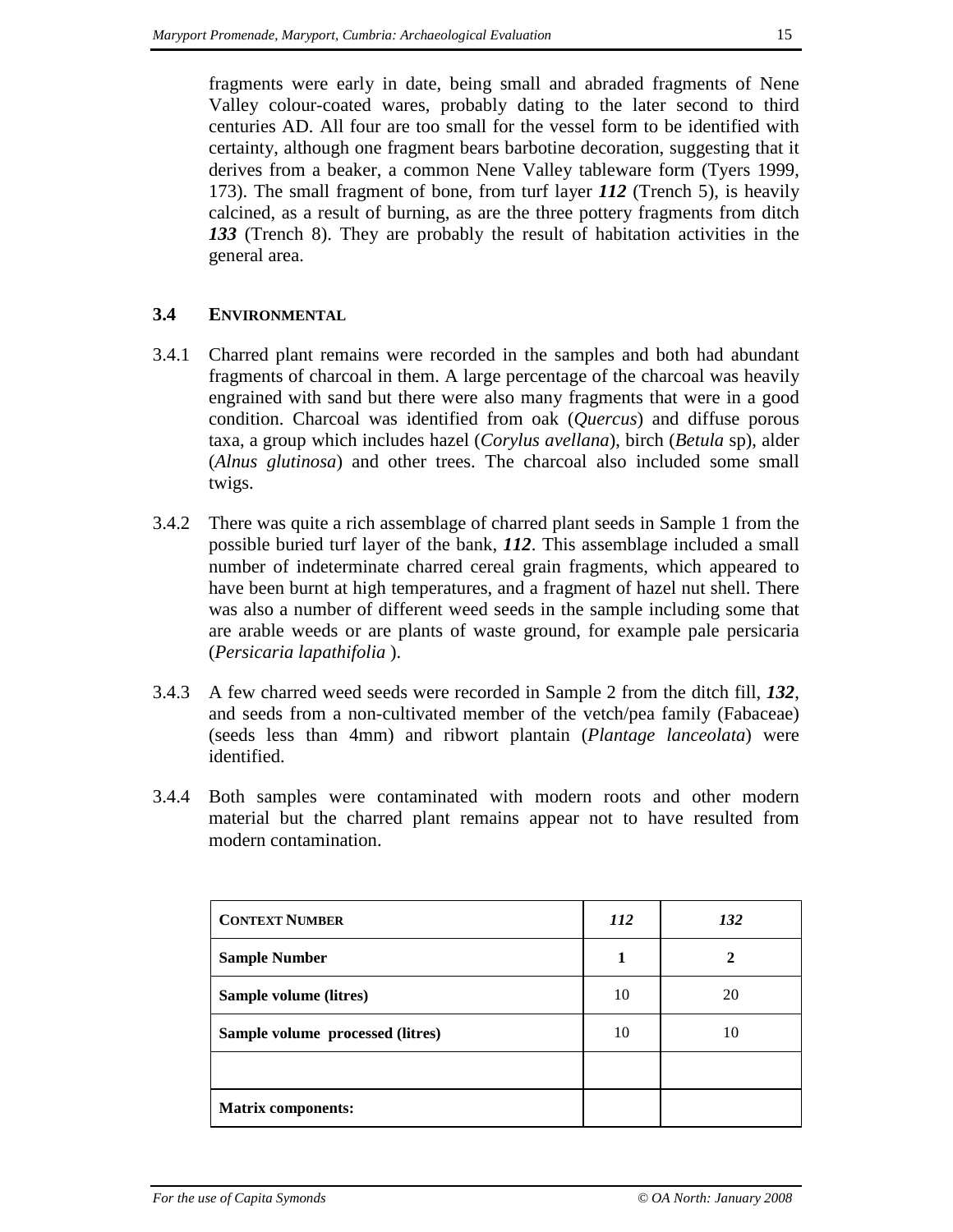| Charcoal fragments                                 | 5            | 5            |
|----------------------------------------------------|--------------|--------------|
| Brick/tile                                         | $\mathbf{1}$ |              |
| Modern roots and stems                             | $^{+}$       | $++$         |
| Modern seeds                                       | 1            |              |
| Earthworm cases                                    | 1            | 1            |
|                                                    |              |              |
| <b>Charred seeds:</b>                              |              |              |
| Crops and native plants used for food;             |              |              |
| Indeterminate cereal fragments                     | 1            |              |
| Corylus avellana nutshell fragment - hazel         | 1            |              |
| <b>Charred weed seeds;</b>                         |              |              |
| Chenopodium sp - goosefoots                        | $\mathbf{1}$ |              |
| Fabaceae $(<$ 4 mm) – wild plant of the pea family |              | $\mathbf{1}$ |
| <i>Juncus</i> stem - rush stem                     | $\mathbf{1}$ |              |
| Poaceae <2mm - small grasses                       | 1            |              |
| Persicaria lapathifolia - pale persicaria          | 1            |              |
| Plantago lanceolata - ribwort plantain             |              | 1            |
| Rumex-docks                                        | 1            |              |
| Unknowns                                           | 1            |              |
| <b>Total charred seeds</b>                         | 3            | $\mathbf{1}$ |
|                                                    |              |              |
| Potential for analysis of charred plant remains    | Yes          |              |
| Potential for analysis of charcoal                 | Yes          | Yes          |

Table 1: The assessment of charred plant remains.

*The remains are recorded on a scale of 1-5 where 1 is less than 5 items and 5 is abundant more than 100 items. Modern roots are recorded as present (+) or abundant (++).*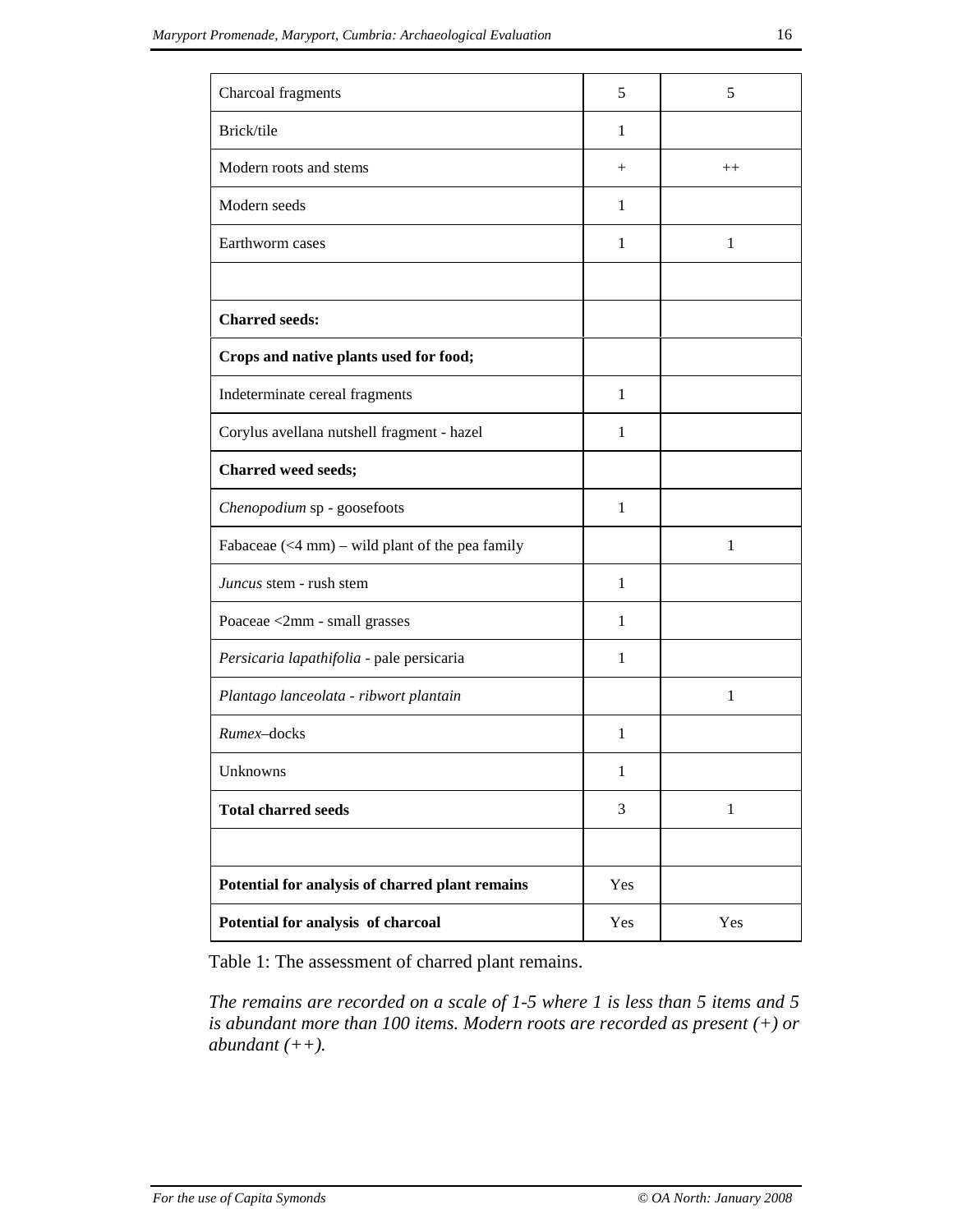## 4. CONCLUSION

### **4.1 DISCUSSION OF FIELDWORK RESULTS**

- 4.1.1 Trenches 1, 2, 3, 4, 6, 7, 9 and 10 contained no features of archaeological significance. Trenches 3, 4 and 10 were not excavated below the depth of the subsoils (Trench 3, *106*; Trench 4, *108*; and Trench 10, *129*), and natural geology was not encountered. Consequently, any potential archaeological remains truncating the natural geology were not exposed. Natural geology was encountered in Trenches 6, 7 and 9, but no archaeological remains were observed. Trenches 1 and 2 did contain layers of relatively modern redeposited rubble (Trench 1, *101*; Trench 2, *103*), which most likely resulted from the construction of Senhouse Roman Museum, formally a Naval Reserve Battery, in the nineteenth century (www.gomaryport.co.uk 2007).
- 4.1.2 Trenches 5 and 8 were the only trenches that produced archaeological deposits. They contained features dating to the Roman period; the pottery recovered dated to the late second and third centuries AD.
- 4.1.3 The bank identified in Trench 5, *112 144*, was one of a series observable above ground. It was aligned roughly north/south, and stretched from the Roman fort in the south-east to the cliff edge to the west, and was most likely part of the outer defences. The different layers identified were the result of redeposited subsoils and topsoils, used to create an embankment. The organic nature of 112, suggests that it was either a turf layer within the bank's fabric, or the remains of a former ground surface, which was sealed by *110 = 111*. The bone recovered from *112* had been heavily calcined, the result of being exposed to high temperatures.
- 4.1.4 Trench 8, to the north-east of Trench 5, contained a small shallow ditch, *133*, which ran north-east/south-west across the trench. The pottery recovered from the feature had been spalled, indicating that it had been exposed to high temperatures, it may have been used as a cooking pot. It was likely that the ditch formed part of the outer, seaward boundary for the *vicus*, which lay immediately to the east, and that the pottery from the ditch, *133*, was the result of accumulation of material from the nearby settlement.

## **4.2 DISCUSSION OF THE ENVIRONMENTAL RESULTS**

4.2.1 The assessment of the two environmental samples from the evaluation demonstrate that charred plant remains have been preserved in both the possible buried turf layer of the bank, and the fill of ditch *133*. There were only a few remains from crops or native plants that may be used as food in Sample 1 (*112*), however, the assemblage of weed seeds is of considerable interest as there are few archaeobotanical records dating to this period from this part of Cumbria; which include a 1920 record from Papcastle and an antiquarian record in 1904 from Brewery Field near Cockermouth, both by Irwin (Hall and Huntley 2007, 79); and a more recent record from Papcastle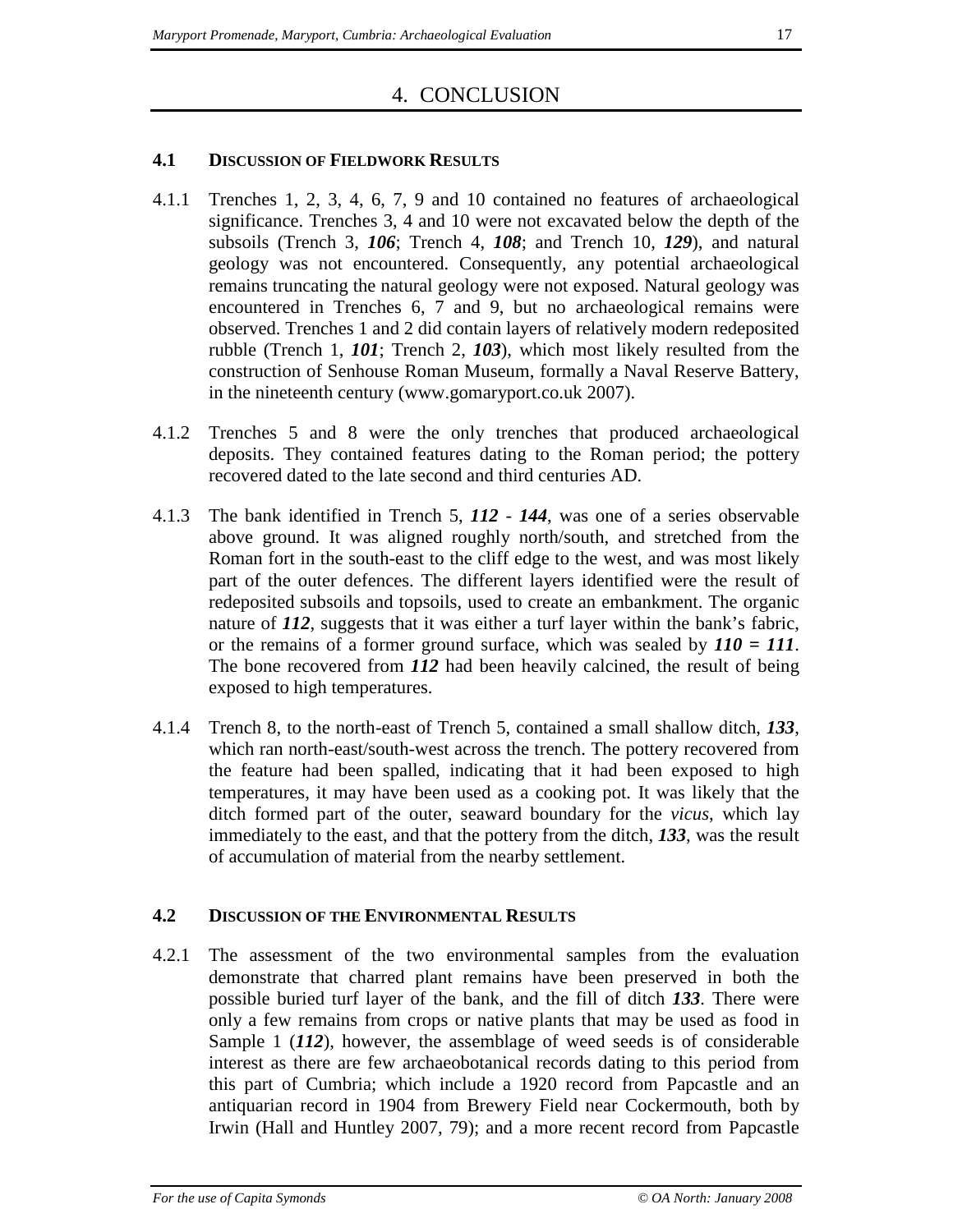(AML 76/88, *ibid*). OA North recently assessed samples for charred plant remains from the Roman cemetery at Beckfoot (OA North 2007). The majority of other Roman sites in North and West Cumbria are clustered in and around Carlisle; Annetwell Street (Huntley 1989a); the Carlisle Millennium excavations (OA North forthcoming); the Lanes (Huntley 1989b, Huntley 2000); and Birdoswald (Huntley 1997, 16-17) amongst others.

4.2.2 *Potential and recommendations:* Sample 1 (*112*) has a high potential for analysis of the weed flora of the buried turf layer. This analysis would provide information about the plants that were growing on the turf that was used in the construction of the bank. The charcoal from both samples is suitable for analysis but the data from this analysis would only answer the question as to what wood was being burnt and not about the function of either feature. Material for radiocarbon dating could be extracted from both samples if required.

## **4.3 CONCLUSIONS**

- 4.3.1 Despite the restrictive nature of the evaluation, an assessment of the environmental and artefactual evidence gathered from the proposed development site would suggest that the bank, *112* - *114*, and ditch, *116*, identified in Trenches 5 and 8 respectively, relate to activities taking place on the edge of the Roman military and civilian settlement. It was likely that the bank, *112* - *114*, formed part of the western demarcation of the Roman fort or *vicus*, while the ditch, *116*, was most likely one of a series of small ditches demarcating the seaward boundary of the *vicus*. The pottery recovered from both features were likely to have been tablewares, or a similar form of functional ceramic, dating to the late second and third centuries AD, and probably the result of accumulation of material form the nearby settlement.
- 4.3.2 The area between Trenches 1 and 4 is least likely to contain archaeology, due to the ground disturbance created during the construction of the Naval Reserve Battery, now the Senhouse Roman Museum, in the nineteenth century. The area between Trenches 4 and 5 is of particularly high sensitivity, as a series of banks running towards the cliff are clearly visible, and even minimal groundworks will have a substantial impact on the features. Trench 5, to the west of the *vicus*, there is potential for further archaeology in its vicinity, and should any groundworks exceed the proposed 150mm in depth it will have an impact on sub-surface remains.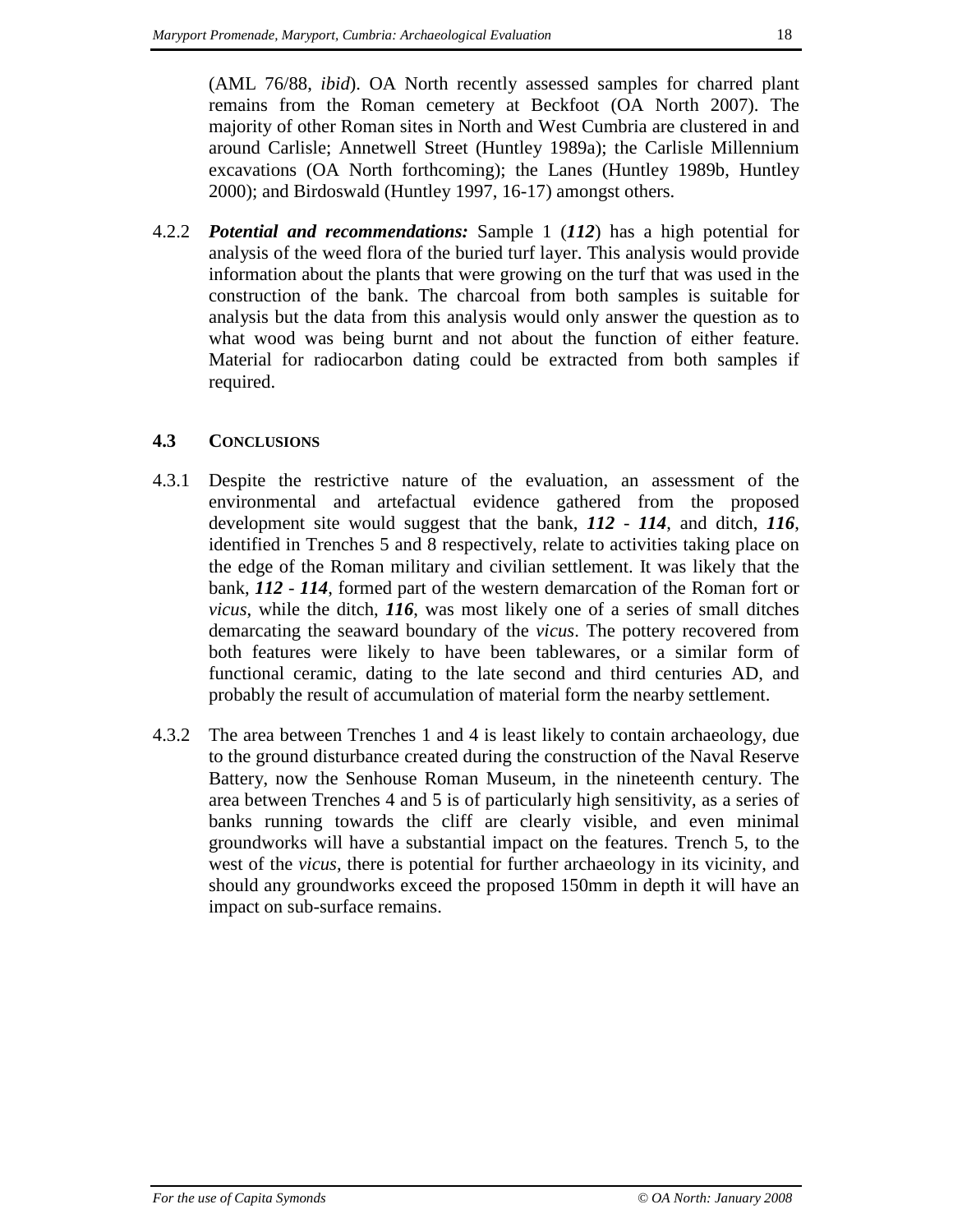## 5. BIBLIOGRAPHY

Breeze, DJ, 2006 *Handbook to the Roman Wall*, Newcastle upon Tyne

Collingwood, RG, 1936 The Roman Fort and Settlement at Maryport, in *Transactions of the Cumberland and Westmorland Archaeological Society* 1936

Countryside Commission, 1998 *Countryside Character Vol. 2: North West*, Cheltenham

Cumbria County Council and English Heritage (CCC and EH), 2006 *Extensive Urban Survey. Archaeological Assessment Report: Maryport* unpublished report

English Heritage, 1991 *Management of Archaeological Projects*, 2nd edition, London

Hall, AR and Huntley, JP, 2007 *A Review of the Evidence for Macrofossil Plant, Remains from Archaeological Deposits in Northern England*, English Heritage, Research department Report Series no **87-2007**, London

Huntley, JP, 1988 *Plant remains from Papcastle, Cumbria*, unpublAML Report New Series, 76/88

Huntley, JP, 1989a *Plant remains from Annetewell Street, Carlisle*, Ancient Monuments Laboratory Report 1/89

Huntley, JP, 1989b *Plant remains from excavations at the Lanes, Carlisle, Cumbria* Part I CAL, OGL, OBL, LEL, Ancient Monuments Laboratory Report 51/92

Huntley, JP, 1997 Macrobotanical Samples analysis, Wilmott, T, 1997 *Birdoswald: excavations of a Roman fort on Hadrian's Wall and its successor settlements*, 1987– 92, English Heritage Archaeol Rep, **14**, p 16-7, London

Huntley, JP, 2000 The plant and wood remains, in McCarthy, M R, 2000 *Roman and Medieval Carlisle: the Southern Lanes Excavations, 1981–2*, Univ Bradford Res Rep, **1**, Carlisle, 71-81

News From Hadrian's Wall, 2000 *New Archaeological Survey at Maryport in Cumbria*, Issue 11, August 2000

Ordnance Survey, 1983 *Soils of Northern England*

Oxford Archaeology North, 2007*, Beckfoot Roman Cemetery and Milefort, Cumbria: Assessment report*, unpubl client Report

Oxford Archaeology North, forthcoming *Carlisle Millennium Excavations*

Stace, C, 1997, *New Flora of the British Isle*, Cambridge

Tyers, P, 1999 *Roman pottery in Britain*, London

UKIC, 1998 *First Aid for Finds*, London (new edition)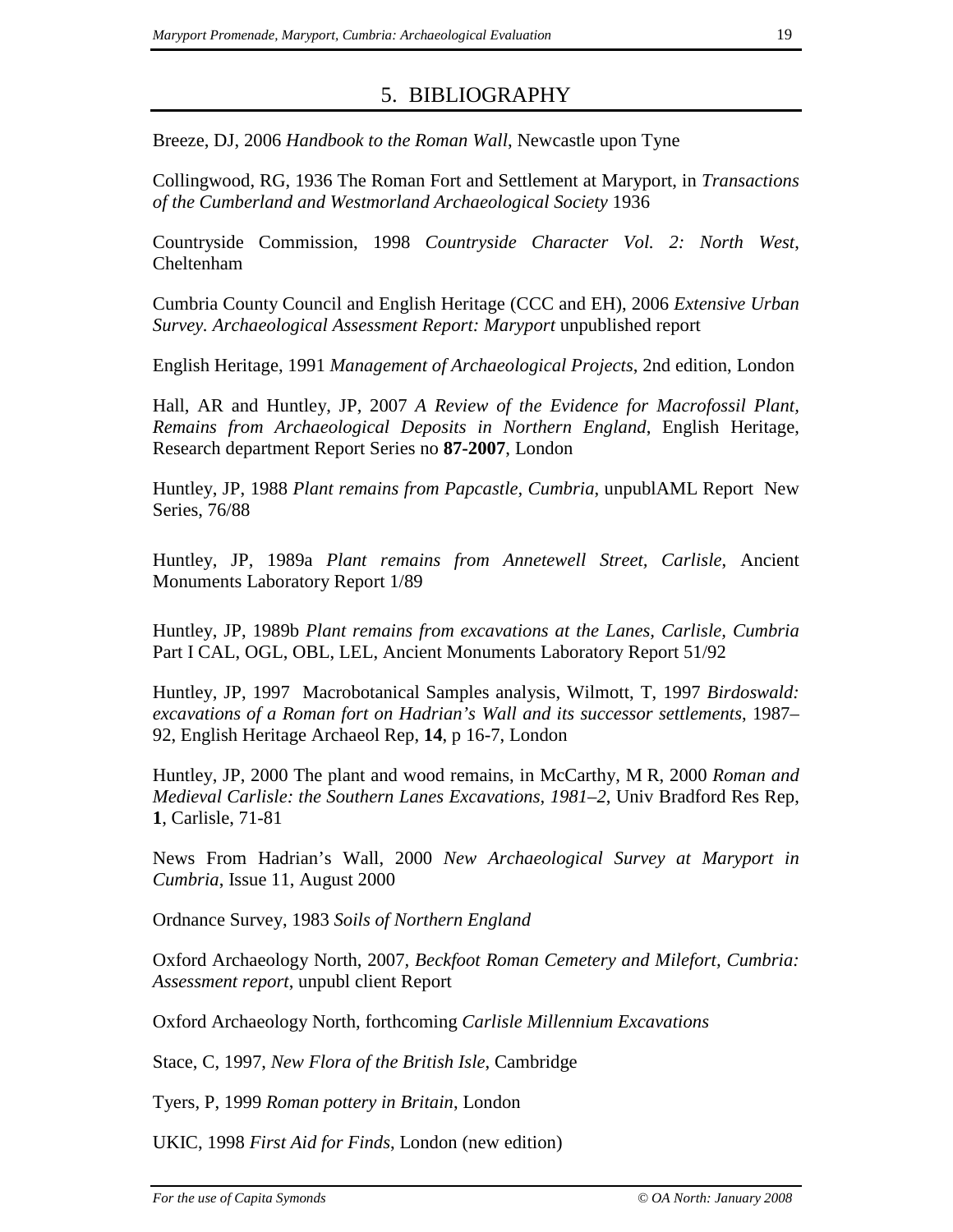www.gomaryport.co.uk, 2007, accessed on the 17/12/2007

www.thelakedistrictwalker.com, 2008, accessed on the 07/01/2008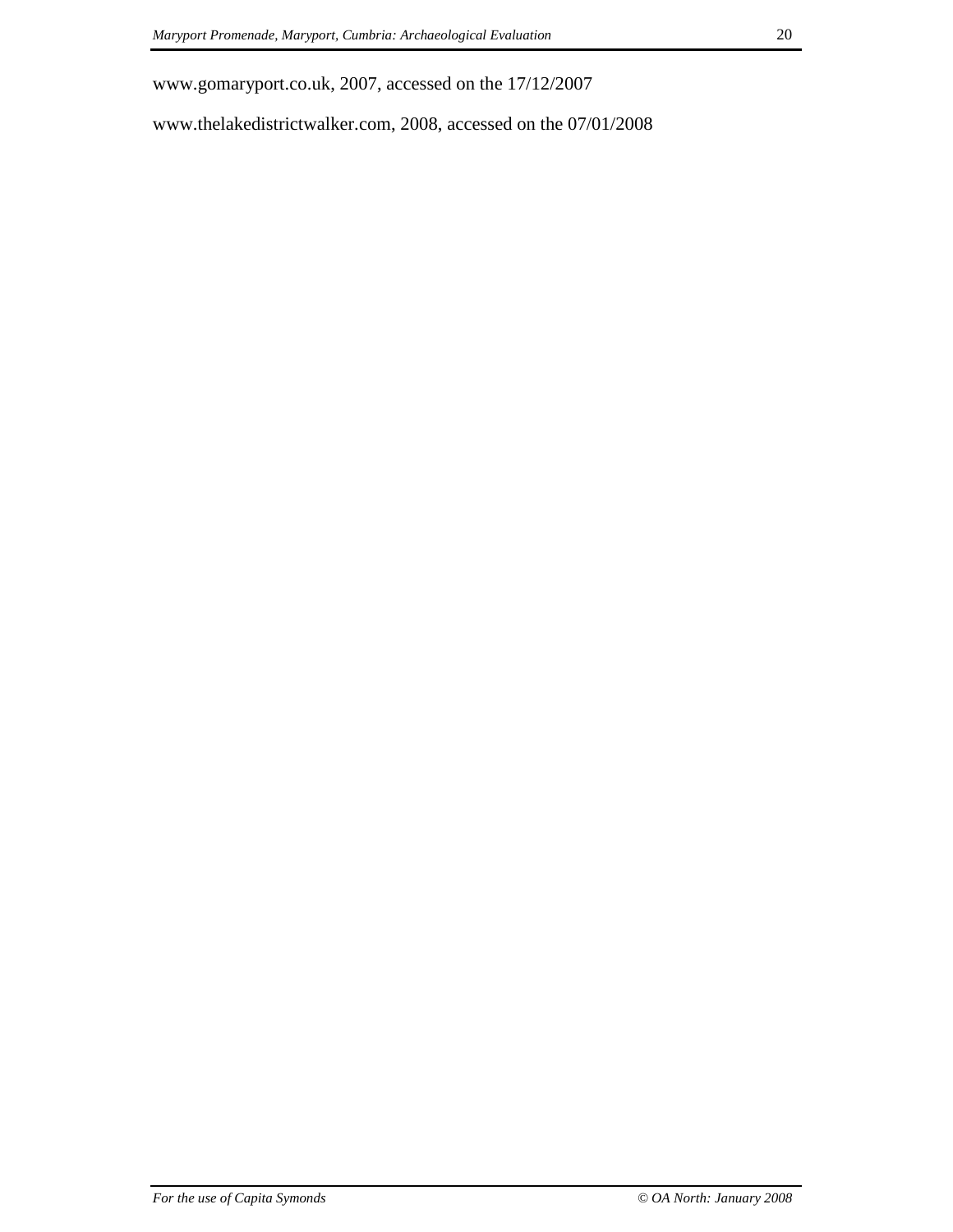## 6. ILLUSTRATIONS

### **6.1 FIGURES**

Figure 1: Site Location

Figure 2: Trench Location Plan

Figure 3: Plan of Trench 5 with north-west-facing section

Figure 4: Plan of Trench 8 with north-east-facing section

## **6.2 PLATES**

Plate 1: Trench 5 looking south-west

- Plate 2: Trench 5, west-facing section through bank, *112 114*, and modern ceramic drain, *116*
- Plate 3: Trench 8 looking north
- Plate 4: Trench 8, south-facing section through ditch, *133*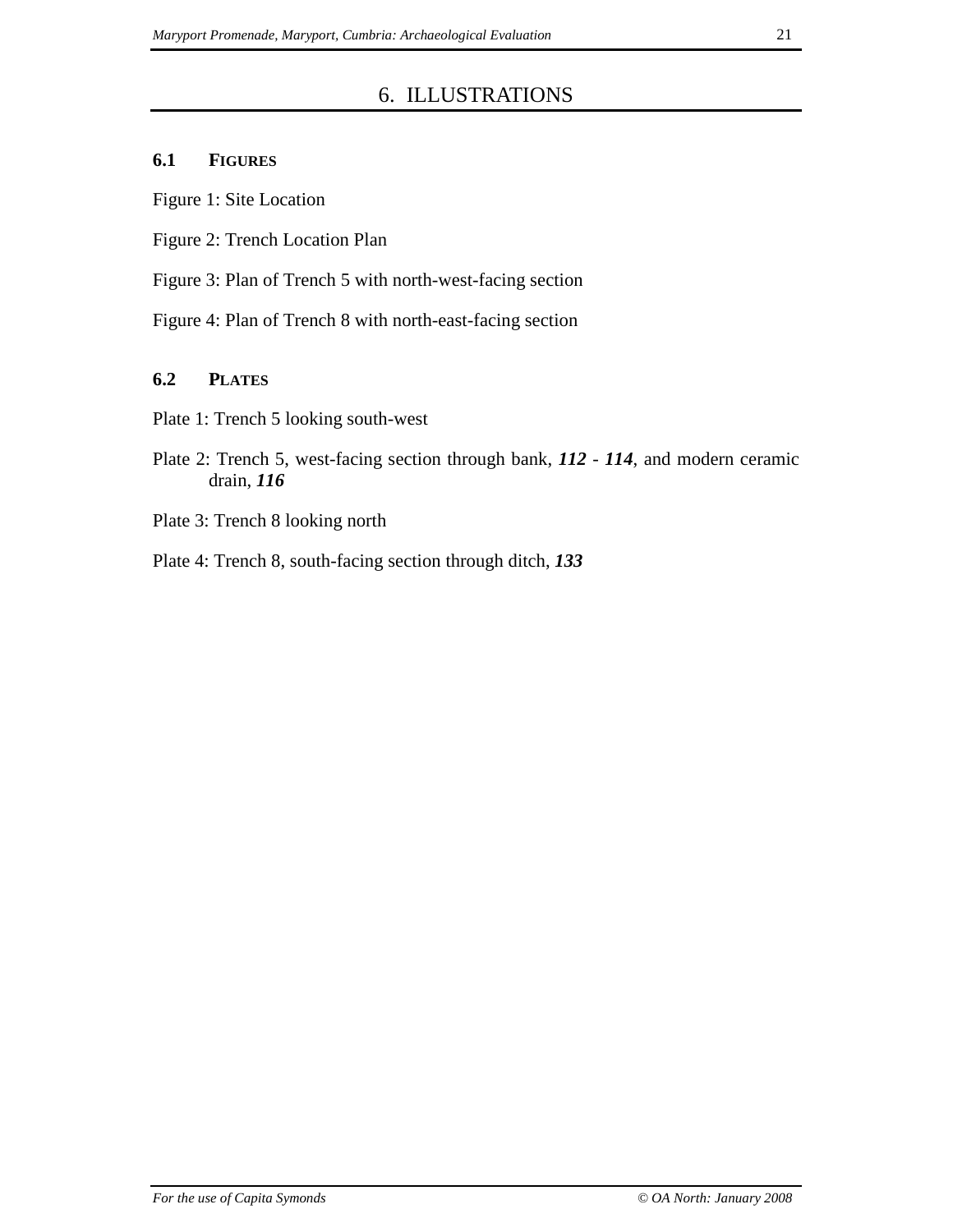

Figure 1: Site Location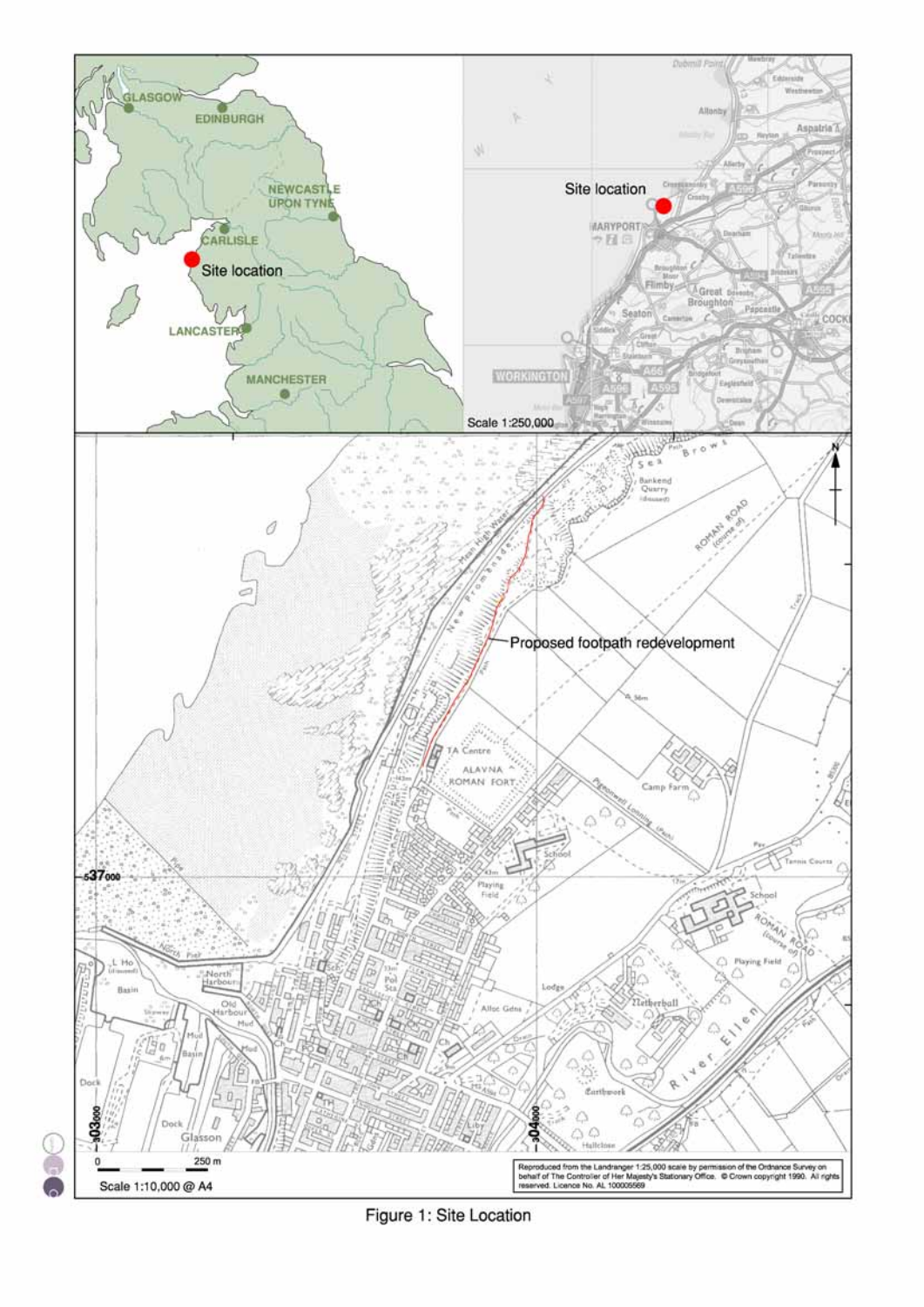

Figure 2: Trench Location Plan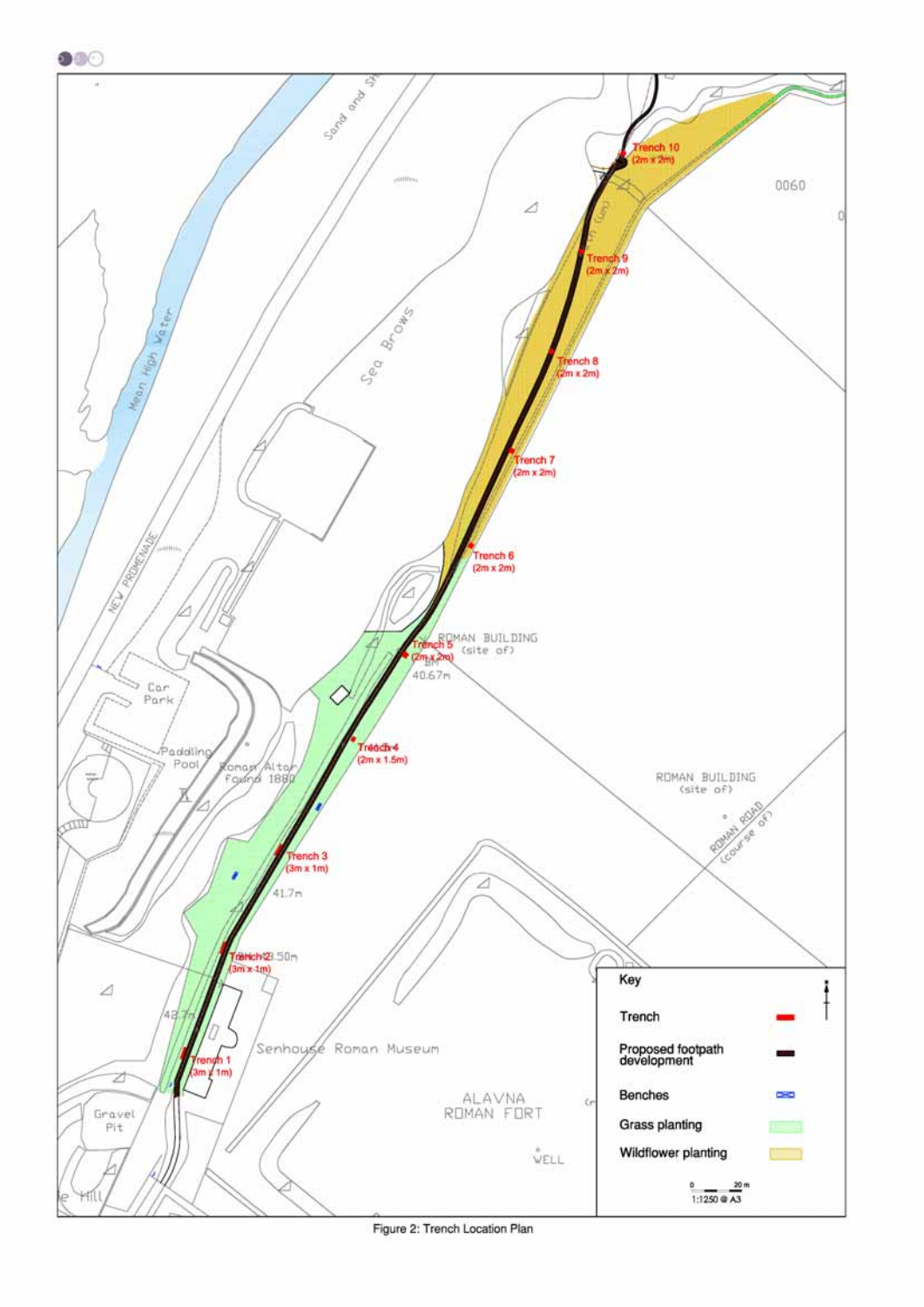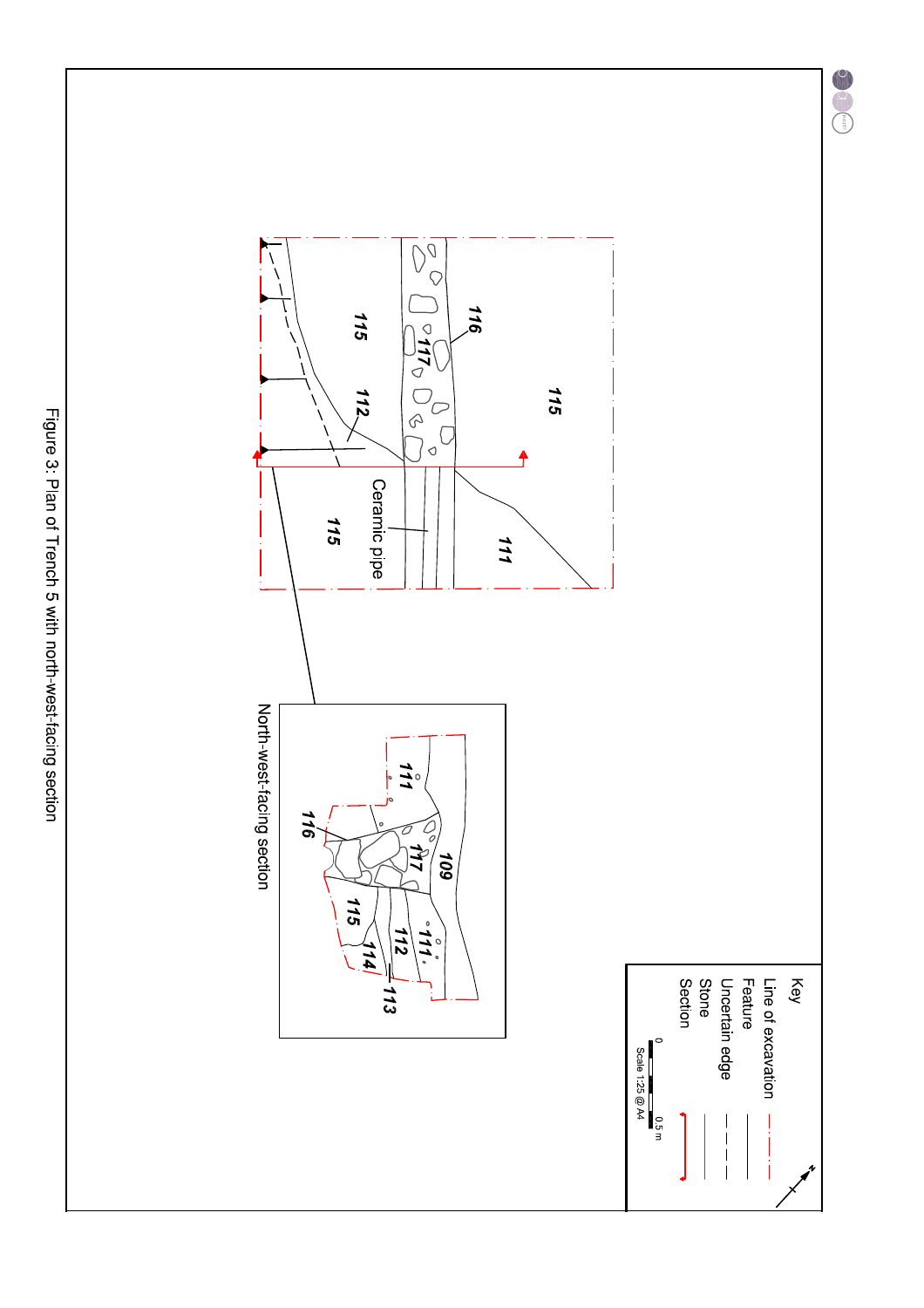Key

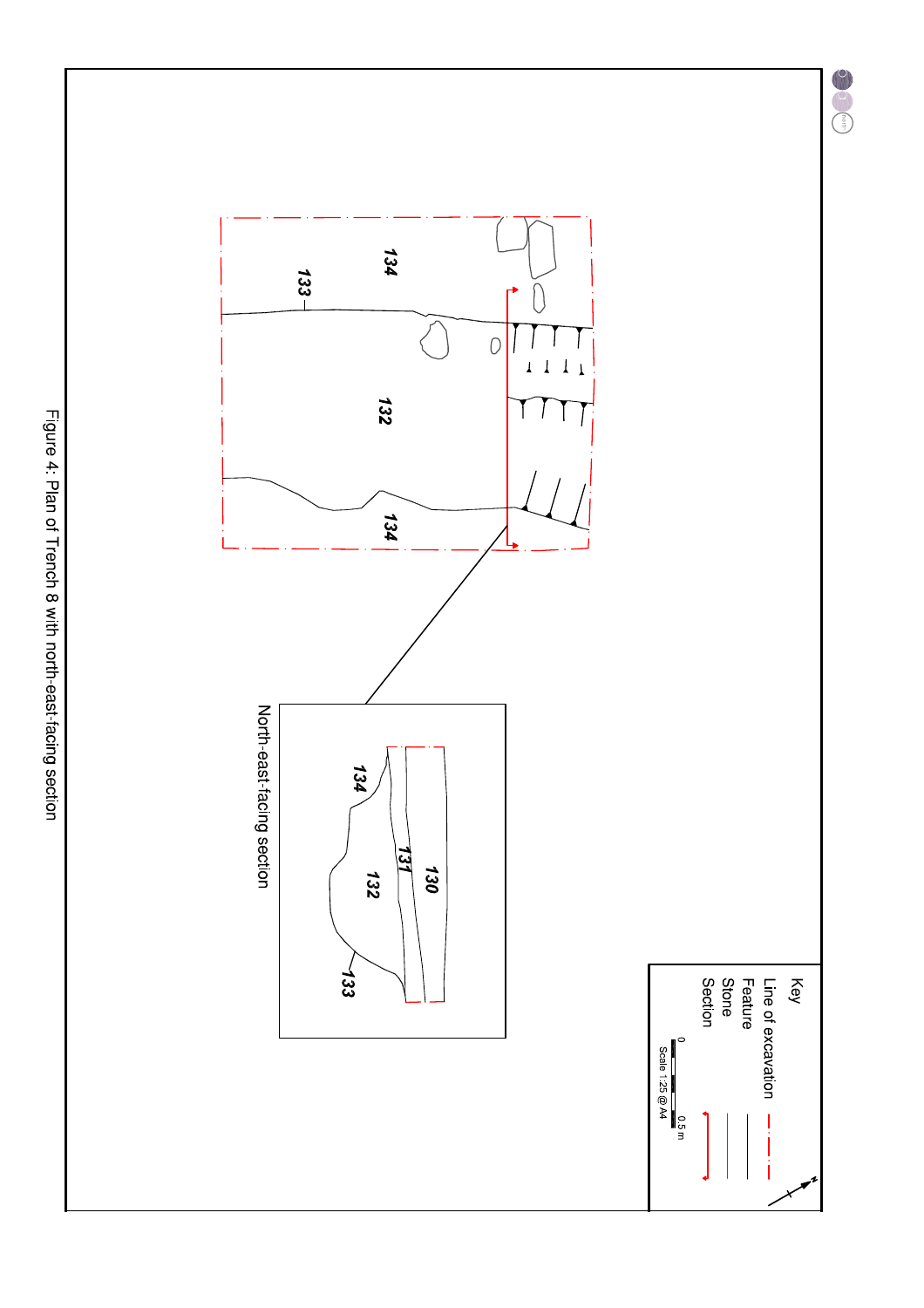

Plate 1: Trench 5 looking south-west



Plate 2: Trench 5, west-facing section through bank *112* - *114*, and modern drain *116*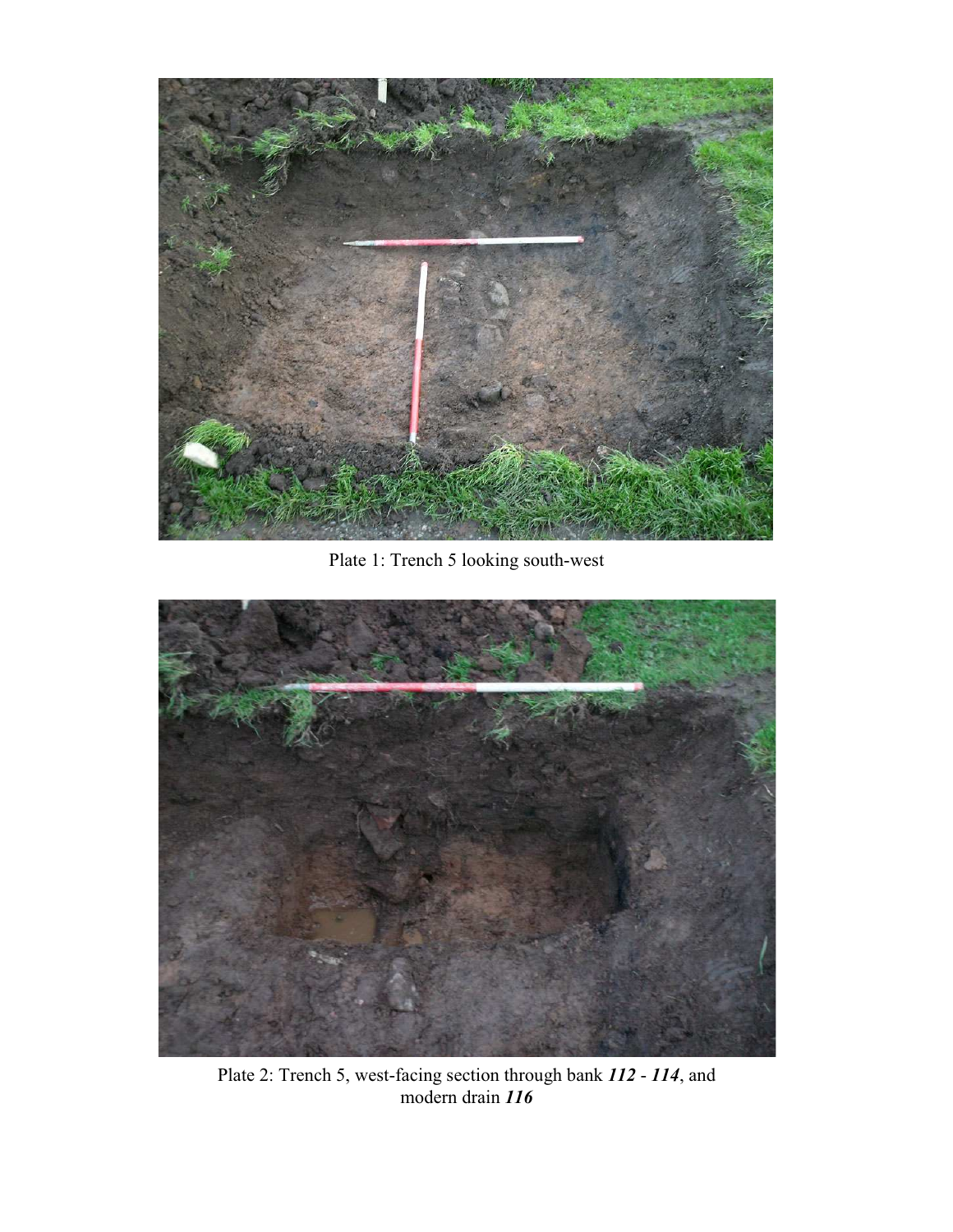

Plate 3: Trench 8 looking north



Plate 4: Trench 8, south-facing section through ditch *133*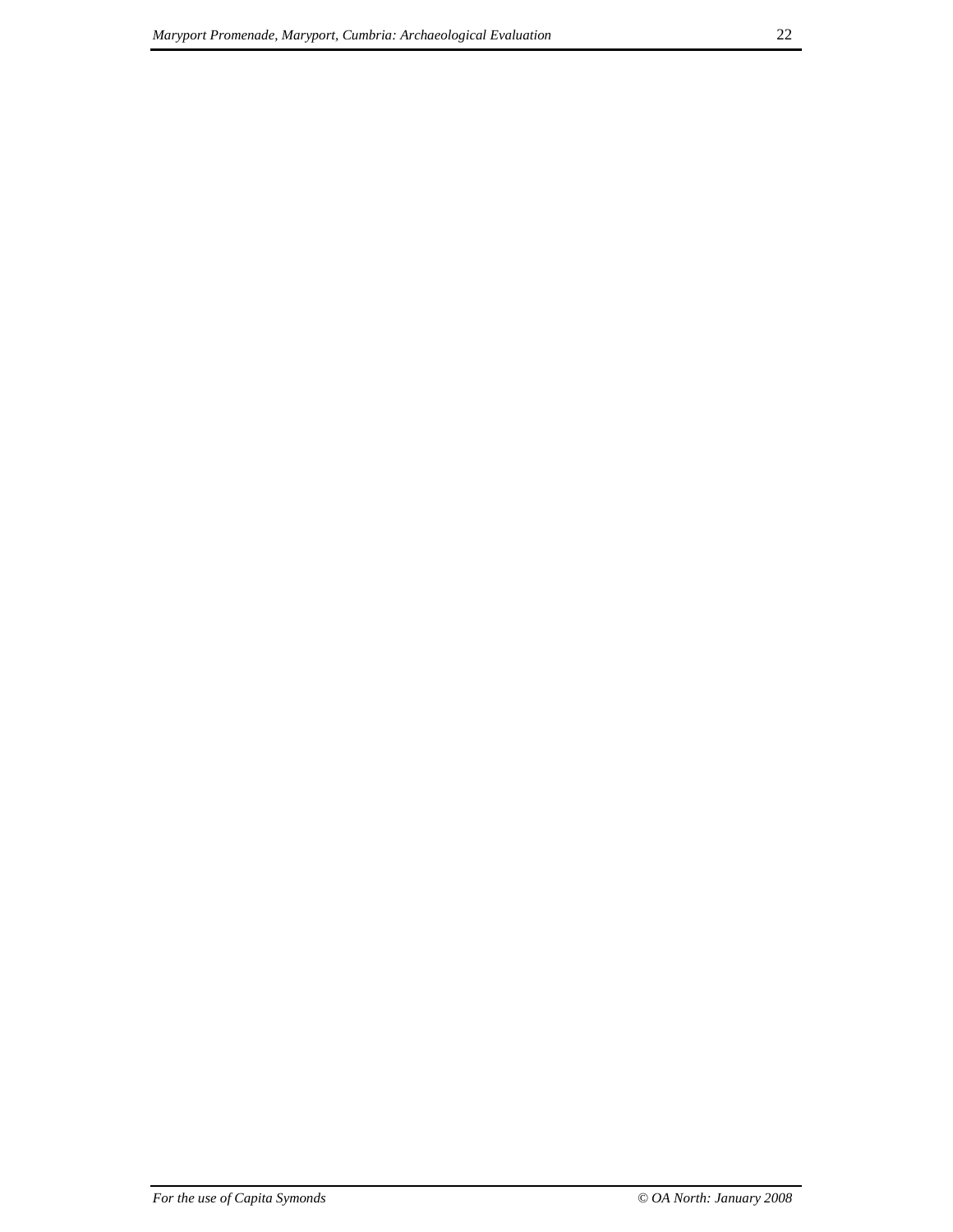## APPENDIX 1: PROJECT DESIGN

### 1. INTRODUCTION

### **1.1 PROJECT BACKGROUND**

- 1.1.1 Capita Symonds (hereafter the client), acting on behalf of Cumbria County Council, has requested that Oxford Archaeology North (OA North) submit proposals to undertake a programme of archaeological work to inform and support a planning application to upgrade and improve a coastline path to the north of Maryport, Cumbria (NGR centred NY 0384 3744). The proposed work includes upgrading and widening of a section of the promenade path running immediately to the west of the Roman Fort and Senhouse Roman Museum for approximately 320m. Continuing on to the north of this, a new footpath will be constructed due to the unstable cliff edge for approximately 100m, before snaking its way northwards. This section may intrude on the remains of the associated *vicus* known to lie to the north and west of the fort (Fig 1). The maximum depth of the proposed works is likely to be 150mm - 250mm, but it is of particularly high archaeological potential, although it lies outwith the Scheduled Monument of the fort.
- 1.1.2 Mike Collins, the Hadrian's Wall archaeologist for English Heritage, has requested that an archaeological evaluation is undertaken prior to the submission of the planning application in order to inform the planning decision and any requirements for any necessary mitigation of the works. The following project design details the work that will be undertaken to meet the requirements of the pre-determination evaluation.

### **1.2 HISTORICAL BACKGROUND**

- 1.2.1 In *c* AD 122, the Roman military established a fort on the high ground to the north of the modern town of Maryport (centred at NGR 3040 5374). Known as *Alauna Carvetiorum*, the fort was the last in a series of military stations, which extended along the coast from the western end of Hadrian's Wall; Bellhouse (1989) traced the Roman fortifications along the coast, and identified Castle Hill in Maryport as being the possible site of one of the two towers placed at regular intervals between milefortlets on the defensive line. Wilson argued that the defensive system was initially laid out, possibly in *c* AD 122, and that at a later date (possibly *c* AD 124) the fort of Maryport was placed upon the line of defences, supplanting the original site of one of the towers around the same time that forts were being placed on Hadrian's Wall. An earlier fort may have been constructed under the present fort, or in the vicinity of the fort or under the modern town, but this has never been identified. The system of watch towers and milefortlets was largely probably given up by the end of the second century AD, although a later coin has been discovered on Castle Hill (Shotter 1995). In addition, it is thought that the fort at Maryport acted as a command and supply base for the coastal defences of Hadrian's Wall, and is likely to have incorporated a harbour.
- 1.2.2 The physical remains of the fort are represented clearly in the modern landscape by the earthworks of the rampart and ditches, which extend over an area of 2.58 hectares. In addition, a large civilian settlement, or *vicus*, lies immediately to the north and west of the fort, which has been demonstrated by recent geophysical survey to extend over an area of some 9.5 ha to the north and west of the fort. The extent to which the margins of the site may have been lost to coastal erosion and / or quarrying is uncertain.

### **1.3 OXFORD ARCHAEOLOGY NORTH**

- 1.3.1 OA North has extensive experience of the evaluation and excavation of sites of all periods in this area, having undertaken a great number of small and large-scale projects. These have taken place within the planning process, to fulfil the requirements of clients and planning authorities, to very rigorous timetables.
- 1.3.2 OA North has the professional expertise and resources to undertake the project detailed below to a high level of quality and efficiency. OA North is an **Institute of Field Archaeologists (IFA) registered organisation, registration number 17**, and all its members of staff operate subject to the IFA Code of Conduct (1994).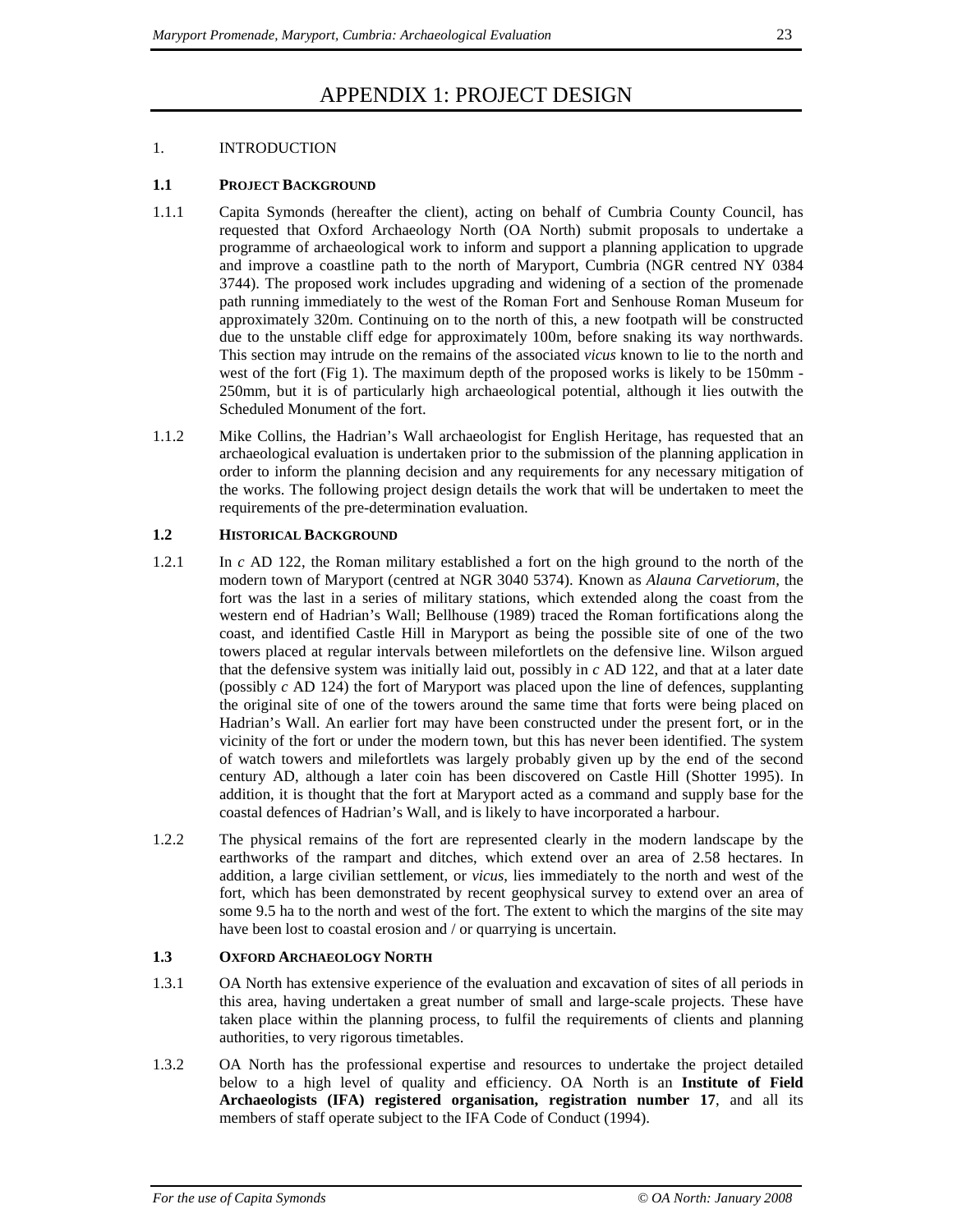### 2 OBJECTIVES

- 2.1 The following programme has been designed to provide an archaeological assessment of the proposed upgrading works and new route of the promenade path and to investigate the archaeological significance of any remains. The aim is to determine the extent, nature, character, survival and date of the remains that may be threatened by the proposed development. This information will inform a planning application. The required stages to achieve these ends are as follows:
- 2.2 *Archaeological Trenching:* ten evaluation trenches/test pits will be excavated to a maximum depth of 300mm. The dimensions of each trench/pit will vary according to the proposed works and potential impact on any below-ground archaeological remains (Fig 1);
	- Trenches 1-3 will be 1m wide and excavated on the seaward side of the current path where the groundworks to widen the path will take place. Due to the restricted width these will be 3m in length;
	- Trench 4 will be 1.5m wide and 2m long. Although the groundworks to widen the path is proposed for both sides the trench will be excavated on the inland side to minimise unnecessary disruption to the current path;
	- Trenches 5 and 6 will be 2m x 2m and positioned on the inland side of the path where the groundworks are proposed;
	- Trenches 7-10 will also be 2m x 2m, and targeting the proposed route of the new pathway along this stretch.
- 2.3 The aim of this will determine the quality, extent and importance of any archaeological remains on the site (in accordance with the IFA standards (1999b)). The position of these trenches has been plotted in Figure 1.
- 2.4 *Report and Archive:* the report will be produced for the client within eight weeks following completion of the fieldwork, and will be produced in a similar format to this project design. An archive will be produced to English Heritage guidelines (MAP 2 (1991)).

### 3 METHOD STATEMENT

### **3.1 INTRODUCTION**

3.1.1 The following work programme is submitted in line with the objectives summarised above.

### **3.2 ARCHAEOLOGICAL TRENCHING**

- 3.2.1 The programme of trial trenching/test pitting will establish the presence or absence of any previously unsuspected archaeological deposits and, if established, will then test their date, nature, depth and quality of preservation. In this way, it will adequately sample and provide information concerning the threatened available area. The trenches will be positioned as per Figure 1, pending any on-site restrictions.
- 3.2.2 *Trench configuration:* the evaluation will examine ten trenches measuring 1m-2m in width and 2m-3m in length (*Section 2.2*; Fig 1). Each trench will not exceed a depth of 300mm below the ground surface. This will include the maximum depth of proposed intrusive works and a 'buffer zone' should this be exceeded for any reason.
- 3.2.3 *Methodology:* excavation of the modern ground surface will be undertaken by a small minidigger fitted with a toothless ditching bucket. The work will be supervised by a suitably experienced archaeologist. Thereafter, all deposits will be cleaned manually to define their extent, nature, form and, where possible, date. Spoil from the excavation will be stored adjacent to the trench, and will be backfilled upon completion of the archaeological works. All features of archaeological interest will be investigated and recorded unless otherwise agreed by Mike Collins, Hadrian's Wall archaeologist (EH).
- 3.2.4 All trenches will be excavated in a stratigraphical manner, whether by machine or by hand. Trenches will be located by use of GPS equipment, which is accurate to  $+/$ - 0.25m, or Total Station. Altitude information will be established with respect to Ordnance Survey Datum.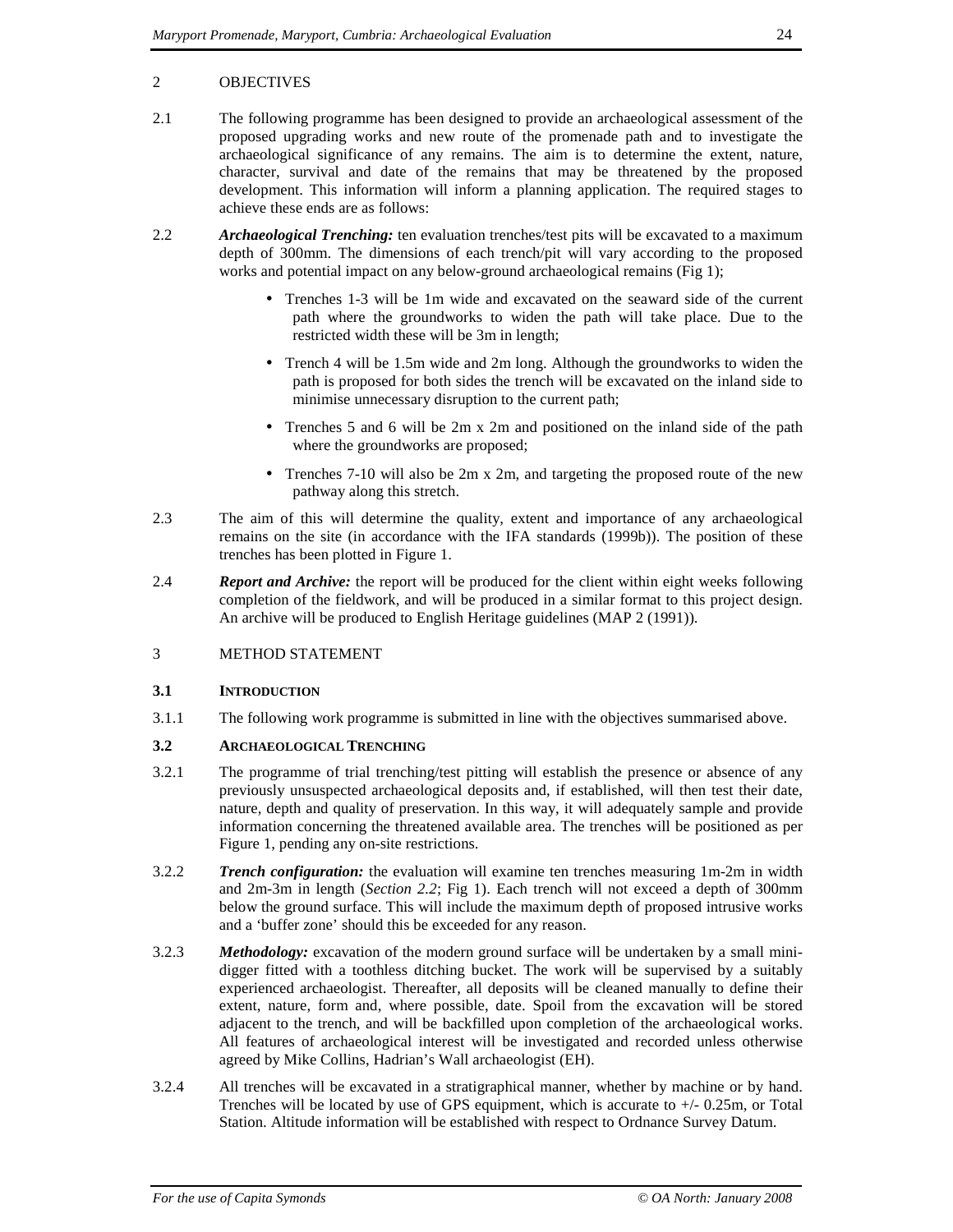- 3.2.5 Any investigation of intact archaeological deposits will be exclusively manual. Selected pits and postholes will normally only be half-sectioned, linear features will be subject to no more than a 10% sample, and extensive layers will, where possible, be sampled by partial rather than complete removal. It is hoped that in terms of the vertical stratigraphy, maximum information retrieval will be achieved through the examination of sections of cut features. All excavation, whether by machine or by hand, will be undertaken with a view to avoiding damage to any archaeological features, which appear worthy of preservation *in situ*.
- 3.2.6 *Recording:* all information identified in the course of the site works will be recorded stratigraphically, regardless of whether any archaeological features have been identified, using a system, adapted from that used by Centre for Archaeology Service of English Heritage, with sufficient pictorial record (plans, sections, colour slides and monochrome contacts) to identify and illustrate individual features. Primary records will be available for inspection at all times.
- 3.2.7 Plans will include OD spot heights for all principal strata and any features.
- 3.2.8 Results of all field investigations will be recorded on *pro forma* context sheets. The site archive will include both a photographic record and accurate large scale plans and sections at an appropriate scale (1:50, 1:20 and 1:10). All artefacts and ecofacts will be recorded using the same system, and will be handled and stored according to standard practice (following current Institute of Field Archaeologists guidelines) in order to minimise deterioration.
- 3.2.9 A full and detailed photographic record of individual contexts will be maintained and similarly general views from standard view points of the overall site at all stages of the evaluation will be generated. Photography will be undertaken using 35mm cameras on archiveable monochrome print film as well as colour transparency, and all frames will include a visible, graduated metric scale. Extensive use of digital photography will also be undertaken throughout the course of the fieldwork for presentation purposes. Photographs records will be maintained on special photographic *pro-forma* sheets.
- 3.2.10 In cases where no archaeological deposits have been identified, at least one long section of each trench will be recorded. All sections will contain heights OD.
- 3.2.11 *Environmental Sampling:* where deposits are encountered for both environmental sampling and for dating evidence the English Heritage Advisor in Archaeological Science and the Hadrian's Wall Archaeologist will be contacted to agree the sampling strategy and assessment.
- 3.2.12 Environmental samples (bulk samples of 30 litres volume, to be sub-sampled at a later stage) will be collected from stratified undisturbed deposits. In general terms, the sampling strategy will be aimed at recovering palaeo-botanical, palaeo-zoological and pedological evidence. All samples will processed at OA North's offices in Lancaster, and will be subject to a rapid preliminary analysis by the in-house palaeo-environmentalist in order to allow an assessment of their potential. This will be undertaken in accordance with English Heritage Guidelines (2002).
- 3.2.13 The costs for the palaeoecological assessment are defined as a contingency and will be called into effect if suitable deposits are identified.
- 3.2.14 *Faunal remains:* if there is found to be the potential for discovery of bones of fish and small mammals a sieving programme will be carried out. These will be assessed as appropriate by OA north's specialist in faunal remains, and subject to the results, there may be a requirement for more detailed analysis. A contingency has been included for the assessment of such faunal remains for analysis.
- 3.2.15 *Human Remains:* any human remains uncovered will be left *in situ*, covered and protected. No further investigation will continue beyond that required to establish the date and character of the burial. The local Coroner will be informed immediately. If removal is essential the exhumation of any funerary remains will require the provision of a Home Office license, under section 25 of the Burial Act of 1857. An application will be made by OA North for the study area on discovery of any such remains and the removal will be carried out with due care and sensitivity under the environmental health regulations. The cost of removal or treatment will be agreed with the client as a variation.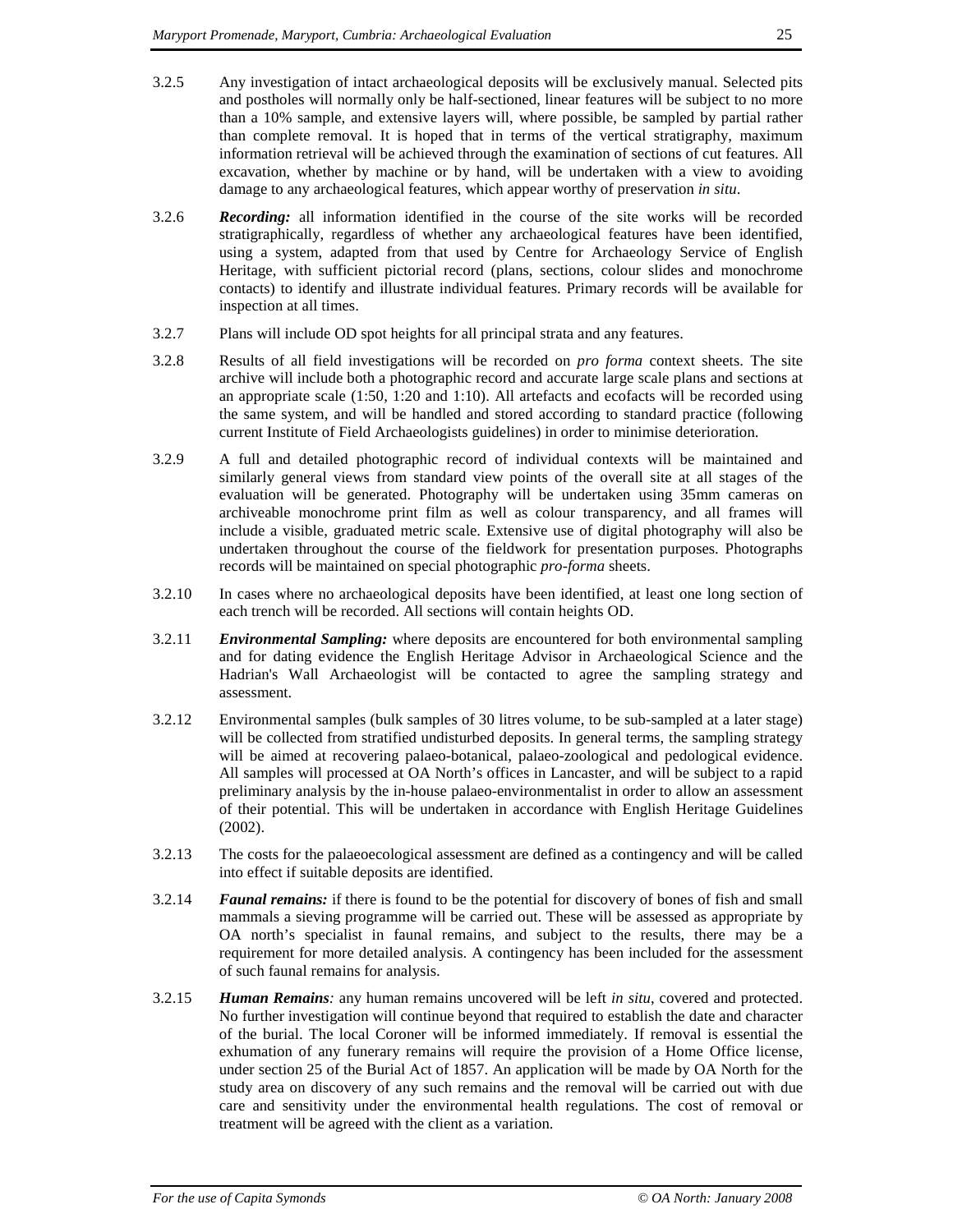- 3.2.16 *Treatment of finds:* all identified finds and artefacts will be retained, although certain classes of building material can sometimes be discarded after recording if an appropriate sample is retained on advice from the recipient museum's archive curator.
- 3.2.17 All finds will be exposed, lifted, cleaned, conserved, marked, bagged and boxed in accordance with the United Kingdom Institute for Conservation (UKIC) *First Aid For Finds*, 1998 (new edition) and the recipient museum's guidelines. They will be assessed in terms of the potential for further investigation and preservation needs.
- 3.2.18 Only those finds that are of a quality worthy of display will be fully conserved, but metalwork and coinage from stratified contexts may be X-rayed. Any conservation requirements will be discussed with the client and costed as a variation.
- 3.2.19 *Treasure:* any gold and silver artefacts recovered during the course of the excavation will be removed to a safe place and reported to the local Coroner according to the procedures relating to the Treasure Act, 1996. Where removal cannot take place on the same working day as discovery, suitable security will be employed to protect the finds from theft, which may require costing as a variation in discussion with the client.
- 3.2.20 *Contingency plan:* a contingency costing may also be employed for unseen delays caused by prolonged periods of bad weather, vandalism, discovery of unforeseen complex deposits and/or artefacts which require specialist removal, use of shoring to excavate important features close to the excavation sections etc. This has been included in the Costings document and would be charged in agreement with the client.
- 3.2.21 The evaluation will provide a predictive model of surviving archaeological remains detailing zones of relative importance against known development proposals. In this way, an impact assessment will also be provided.

#### **3.3 REPORT**

- 3.3.1 One bound and one unbound copy of a written synthetic report will be submitted to the client within eight weeks following the completion of the fieldwork. A copy of the report will also be forwarded to the Hadrian's Wall archaeologist (EH), and a copy to the HER. The report will include;
	- a site location plan related to the national grid
	- a front cover to include the planning application number and the NGR
	- the dates on which the fieldwork was undertaken
	- a concise, non-technical summary of the results
	- an explanation to any agreed variations to the brief, including any justification for any analyses not undertaken
	- a description of the methodology employed, work undertaken and results obtained
	- plans and sections at an appropriate scale showing the location and position of deposits and finds located
	- a list of and dates for any finds recovered and a description and interpretation of the deposits identified. This artefact analysis will include illustration of finds crucial to dating and interpretation
	- a description of any environmental or other specialist work undertaken and the results obtained
	- a copy of this project design, and indications of any agreed departure from the details
	- the report will also include a complete bibliography of sources from which data has been derived.
- 3.3.2 *Confidentiality:* all internal reports to the client are designed as documents for the specific use of the client, for the particular purpose as defined in the project brief and project design, and should be treated as such. They are not suitable for publication as academic documents or otherwise without amendment or revision.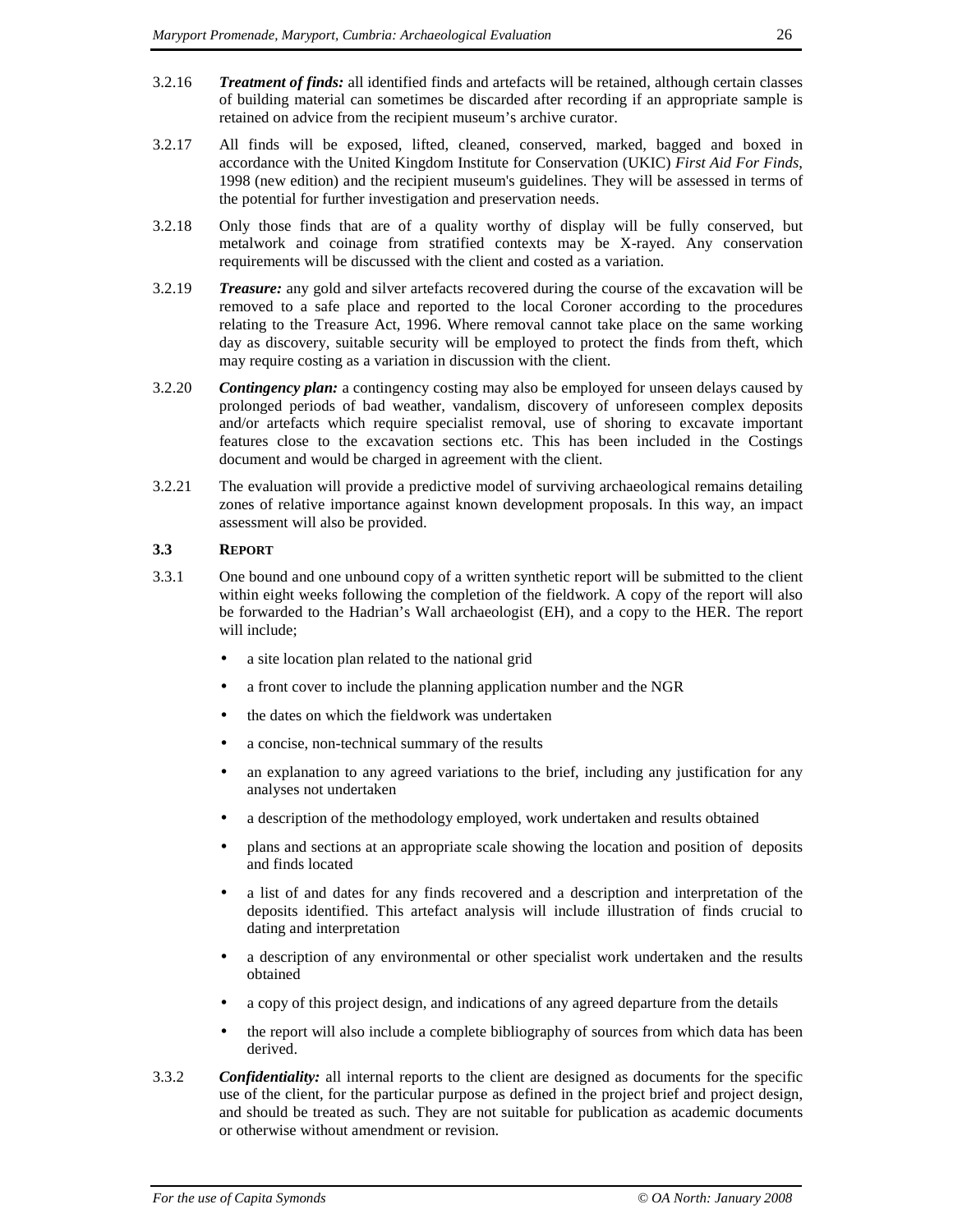### **3.4 ARCHIVE**

- 3.4.1 The results of all archaeological work carried out will form the basis for a full archive to professional standards, in accordance with current English Heritage guidelines (*Management of Archaeological Projects*, 2nd edition, 1991). The project archive will include summary processing and analysis of all features, finds, or palaeoenvironmental data recovered during fieldwork, which will be catalogued by context.
- 3.4.2 The deposition of a properly ordered and indexed project archive in an appropriate repository is essential and archive will be provided in the English Heritage Centre for Archaeology (the index to the archive and a copy of the report). OA North practice is to deposit the original record archive of projects with the County Record Office.
- 3.4.3 All artefacts will be processed to MAP2 standards and will be assessed by our in-house finds specialists. The deposition and disposal of any artefacts recovered in the evaluation will be agreed with the legal owner and an appropriate recipient museum.

#### 4. HEALTH AND SAFETY

- 4.1 OA North provides a Health and Safety Statement for all projects and maintains a Unit Safety policy. All site procedures are in accordance with the guidance set out in the Health and Safety Manual compiled by the Standing Conference of Archaeological Unit Managers (1997). A written risk assessment will be undertaken in advance of project commencement and copies will be made available on request to all interested parties.
- 4.2 *Services/underground utilities:* full regard will, of course, be given to all constraints (services etc) during the evaluation as well as to all Health and Safety considerations. As a matter of course the field team will use a Cable Avoidance Tool (CAT) prior to any excavation to test for services. However, this is only an approximate location tool. Any **information regarding services**, i.e. drawings or knowledge of live cables or services, held by the client should be made known to the OA North project manager prior to the commencement of the evaluation to ensure all risks are met and can be dealt with.
- 4.3 *Contamination:* any known contamination issues or any specific health and safety requirements on site should be made known to OA North by the client on site to ensure all procedures can be met, and that the risk is dealt with appropriately.
- 4.4 Should areas of previously unknown contamination be encountered on site the works will be halted and a revision of the risk assessment carried out. Any stand-down time incurred will be charged to the client. Should it be necessary to supply additional PPE or other contamination avoidance equipment this will be costed as a variation.
- 4.5 *Staff provisions:* a portable toilet with hand washing facilities will be required and located on or adjacent to the site unless the client would prefer to arrange alternative facilities. This will be included in the cost of the evaluation.

### 5. OTHER MATTERS

#### **5.1 ACCESS**

5.1.1 Liaison for basic site access will be undertaken through the client, but it is assumed that access will be allowed for pedestrian and plant.

#### **5.2 CLEARANCE/OBSTRUCTION**

5.2.1 Should OA North be requested to clear the site, any time and resources spent above and beyond that of the evaluation will be charged to the client.

### **5.3 FENCING REQUIREMENTS**

5.3.1 During excavation, the trenches will be demarcated with barrier tape or similar. No trenches will be left open overnight for health and safety reasons. Should the client require alternative arrangements/requirements for the site to be protected from public access this may incur additional charges.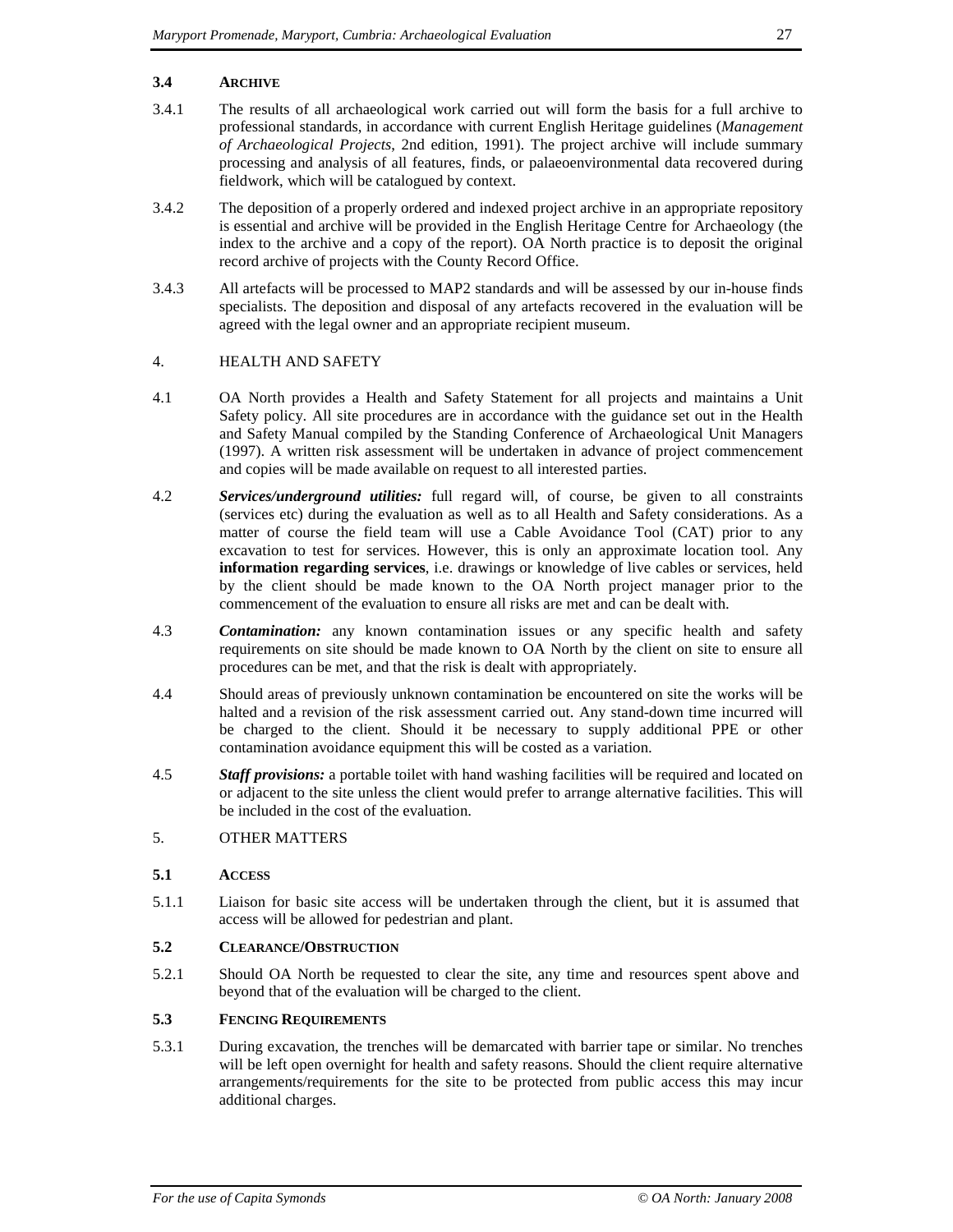#### **5.4 REINSTATEMENT**

5.4.1 It is understood that there will be no requirement for reinstatement of the ground beyond backfilling. The ground will be backfilled so that the topsoil is laid on the top, and the ground will be roughly graded with the machine. The trenches will be backfilled the same day for reasons of public health and safety.

### **5.5 PROJECT MONITORING**

5.5.1 Whilst the work is undertaken for the client, the Hadrian's Wall archaeologist (EH) will be kept fully informed of the work and its results and will be notified at least a week in advance of the commencement of the fieldwork. Any proposed changes to the project design will be agreed with the Hadrian's Wall archaeologist (EH) in consultation with the client.

#### **5.6 WORK TIMETABLE**

- 5.6.1 *Evaluation:* the fieldwork is expected to take between two to three days at the most to complete.
- 5.6.2 *Report:* reports are normally issued within eight weeks following completion of all archaeological works.
- 5.6.3 OA North would require a formal written agreement at least one week before commencement in order to schedule the work as above and provide notice to the Hadrian's Wall archaeologist (EH).

### **5.7 STAFFING**

- 5.7.1 The project will be under the direct management of **Emily Mercer BA (Hons) MSc AIFA** (OA North Senior Project Manager) to whom all correspondence should be addressed.
- 5.7.2 The evaluation will be supervised by either an OA North project officer or supervisor experienced in this type of project. Due to scheduling requirements it is not possible to provide these details at the present time. All OA North project officers and supervisors are experienced field archaeologists capable of carrying out projects of all sizes.
- 5.7.3 Assessment of the finds from the evaluation will be undertaken under the auspices of OA North's in-house finds specialist **Christine Howard-Davis** (OA North finds manager). Christine has extensive knowledge of finds from many periods.
- 5.7.4 Assessment of any palaeoenvironmental samples will be undertaken by or under the auspices of **Elizabeth Huckerby MSc** (OA North project officer). Elizabeth has extensive knowledge of the palaeoecology of the North West through her work on the English Heritage-funded North West Wetlands Survey.

#### **5.8 INSURANCE**

5.8.1 OA North has a professional indemnity cover to a value of £2,000,000; proof of which can be supplied as required.

### BIBLIOGRAPHY

English Heritage, 1991 *Management of Archaeological Projects*, 2nd ed, London

English Heritage, 2002 *Environmental Archaeology: A guide to the theory and practice of methods, from sampling and recovery to post-excavation*,

Institute of Field Archaeologists, 1999a *Standard and guidance for archaeological Desk-Based Assessments*, unpubl

Shotter, DCA, 1995 Recent finds of Roman coins in Cumbria, *Trans Cumberland Westmorland Antiq Archaeol Soc,* N Ser **95**

SCAUM (Standing Conference of Archaeological Unit Managers), 1997 *Health and Safety Manual*, Poole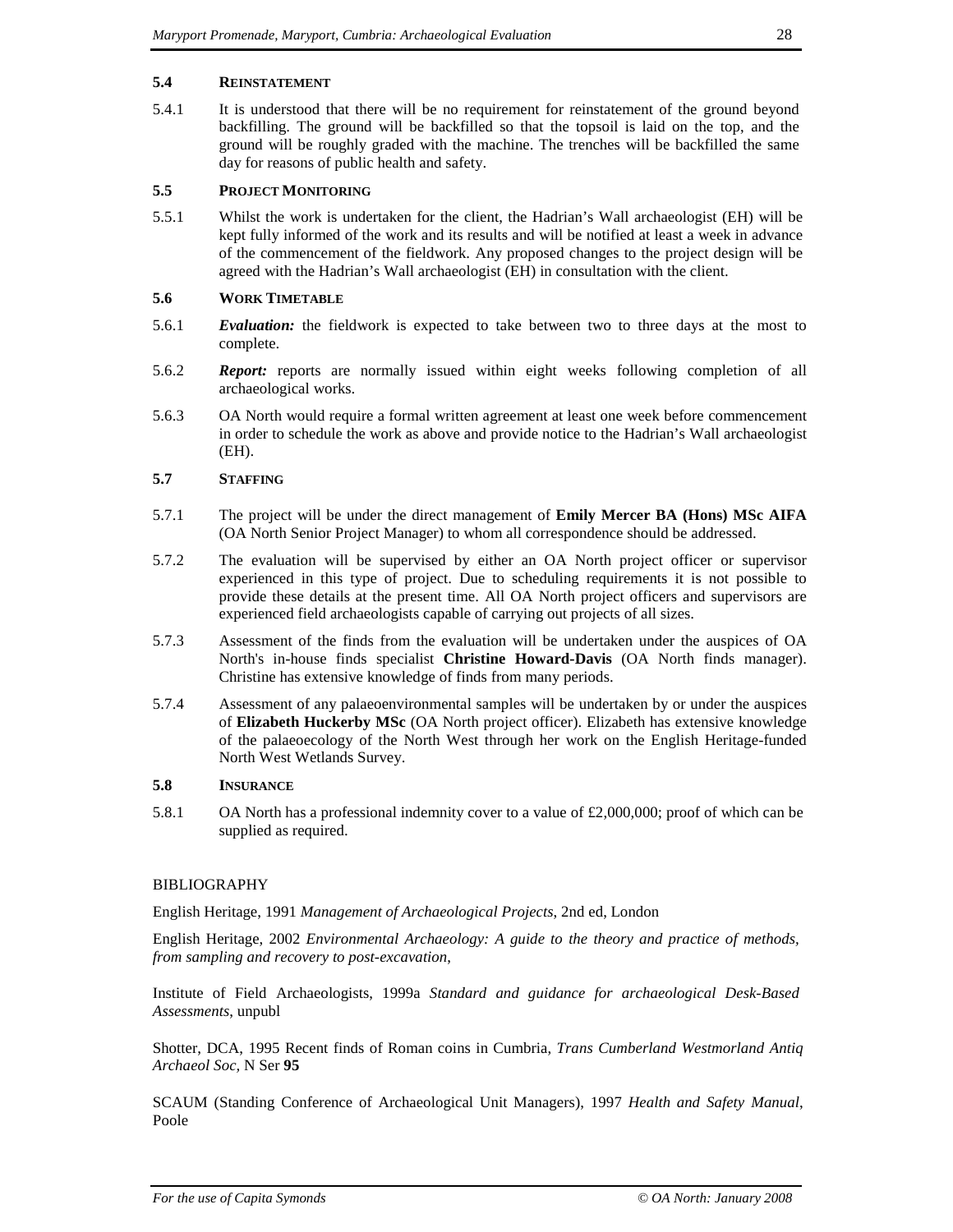United Kingdom Institute for Conservation (UKIC), 1990 *Guidelines for the preparation of archives for long-term storage*, London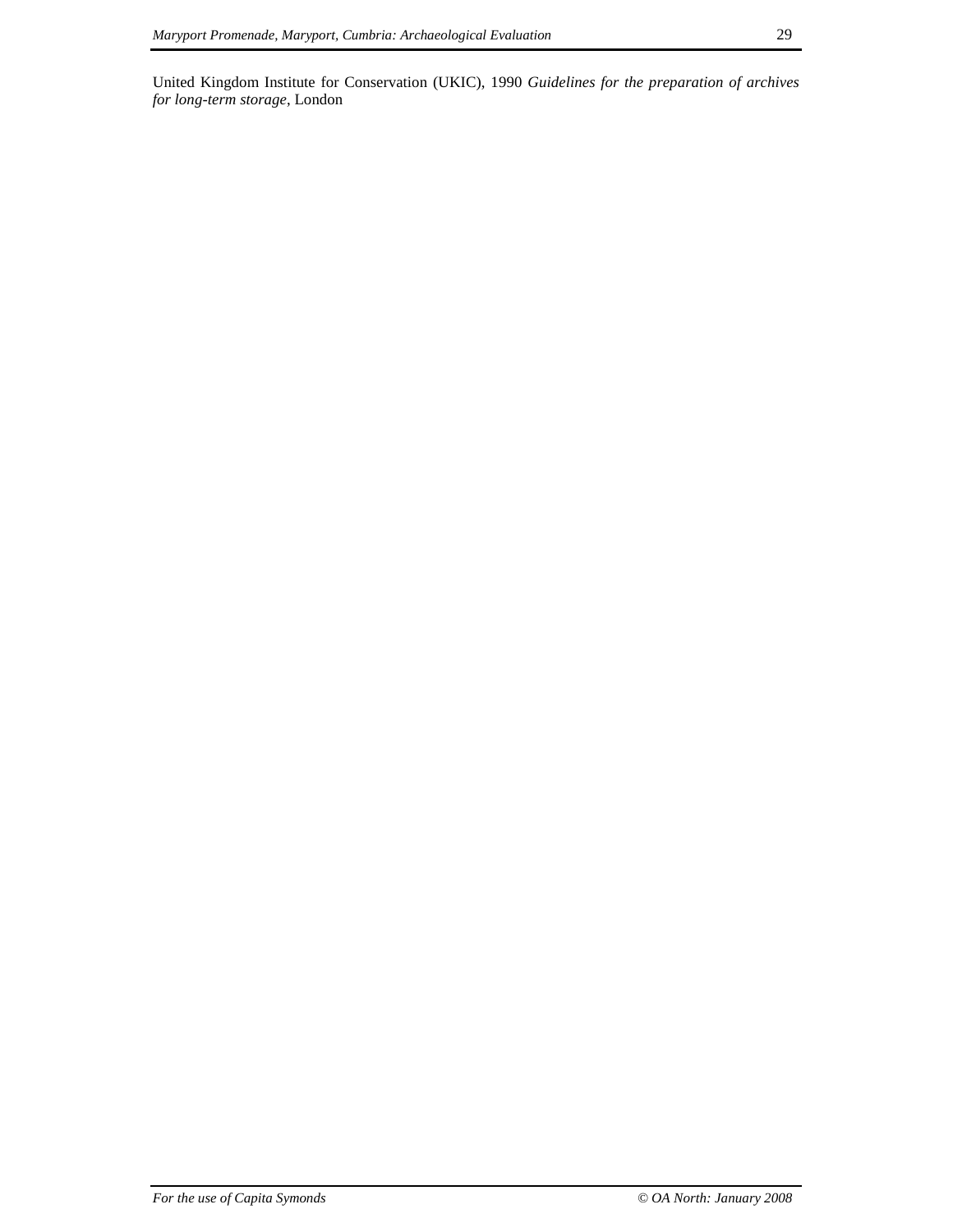| <b>Context No</b>          | <b>Trench</b><br>N <sub>0</sub> | <b>Description</b>                                                                                                                                                                                                                                                                                   |
|----------------------------|---------------------------------|------------------------------------------------------------------------------------------------------------------------------------------------------------------------------------------------------------------------------------------------------------------------------------------------------|
| $\mathbf{1}$<br><i>100</i> |                                 | Topsoil - 0.1m thick                                                                                                                                                                                                                                                                                 |
|                            |                                 | Mid-brown, friable sandy-clay with $\langle 2\%$ small sub-rounded pebble<br>inclusions                                                                                                                                                                                                              |
| 101                        | 1                               | Redeposited rubble layer - $>0.5$ m thick                                                                                                                                                                                                                                                            |
|                            |                                 | Red-brown, compact sandy-clay with $>5\%$ fragments of sandstone<br>masonry, modern brick, plastic and modern pottery, which was not retained                                                                                                                                                        |
| 102                        | $\overline{2}$                  | Topsoil - 0.15m thick                                                                                                                                                                                                                                                                                |
|                            |                                 | Same as 100                                                                                                                                                                                                                                                                                          |
| 103                        | 2                               | Redeposited rubble layer - 0.15m thick                                                                                                                                                                                                                                                               |
|                            |                                 | Mid-brown, firm sandy-clay with $>10\%$ sandstone masonry fragments and<br>redeposited soil. Very similar to 101                                                                                                                                                                                     |
| 104                        | $\overline{2}$                  | Redeposited natural deposit > 0.1m thick                                                                                                                                                                                                                                                             |
|                            |                                 | Light grey-brown, compact sandy-clay with <10% small-medium sub-<br>angular sandstone fragments. Occupies a band 0.65m wide across the<br>trench at the southern end                                                                                                                                 |
| 105                        | 3                               | Topsoil - 0.4m thick                                                                                                                                                                                                                                                                                 |
|                            |                                 | Same as 100                                                                                                                                                                                                                                                                                          |
| 106                        | 3                               | Subsoil $-$ >0.1m thick                                                                                                                                                                                                                                                                              |
|                            |                                 | Dark-brown, friable sandy-clay with 5% small-medium sandstone<br>fragments and sub-rounded stones                                                                                                                                                                                                    |
| 107                        | 4                               | Topsoil - 0.2m thick                                                                                                                                                                                                                                                                                 |
|                            |                                 | Same as 100                                                                                                                                                                                                                                                                                          |
| 108                        | 4                               | Subsoil - 0.15m thick                                                                                                                                                                                                                                                                                |
|                            |                                 | Dark-brown, friable sandy-clay with 5% medium-large sandstone<br>fragments and $\langle 1\% \rangle$ small sub-rounded pebble inclusions. The presence of<br>large fragments of sandstone implies that it has been disturbed                                                                         |
| 109                        | 5                               | Topsoil - 0.24m thick                                                                                                                                                                                                                                                                                |
|                            |                                 | Dark-brown, friable sandy-silt with <2% small sub-rounded pebble<br>inclusions                                                                                                                                                                                                                       |
| <i>110</i>                 | 5                               | Subsoil/upper layer of bank - 0.19m thick                                                                                                                                                                                                                                                            |
|                            |                                 | Dark-brown, firm silt with $\langle 5\%$ charcoal flecks, $\langle 2\%$ small sub-rounded<br>pebbles and sub-angular sandstone fragments                                                                                                                                                             |
| 111                        | 5                               | Same as 110                                                                                                                                                                                                                                                                                          |
| <i>112</i>                 | 5                               | Layer within bank - 0.15m thick                                                                                                                                                                                                                                                                      |
|                            |                                 | Dark grey/near black, firm clay-silt with a high organic component, >10%<br>charcoal flecks and <1% small sub-rounded pebbles. Possible former turf<br>horizon deliberately laid over the bank when first created. Fragments of<br>Romano-British pottery were recovered and small fragments of bone |
| 113                        | 5                               | Layer in bank - 0.09m thick                                                                                                                                                                                                                                                                          |
|                            |                                 | Mid-grey, fine and firm clay-silt with <10% charcoal fleck inclusions.                                                                                                                                                                                                                               |

# APPENDIX 2: CONTEXT INDEX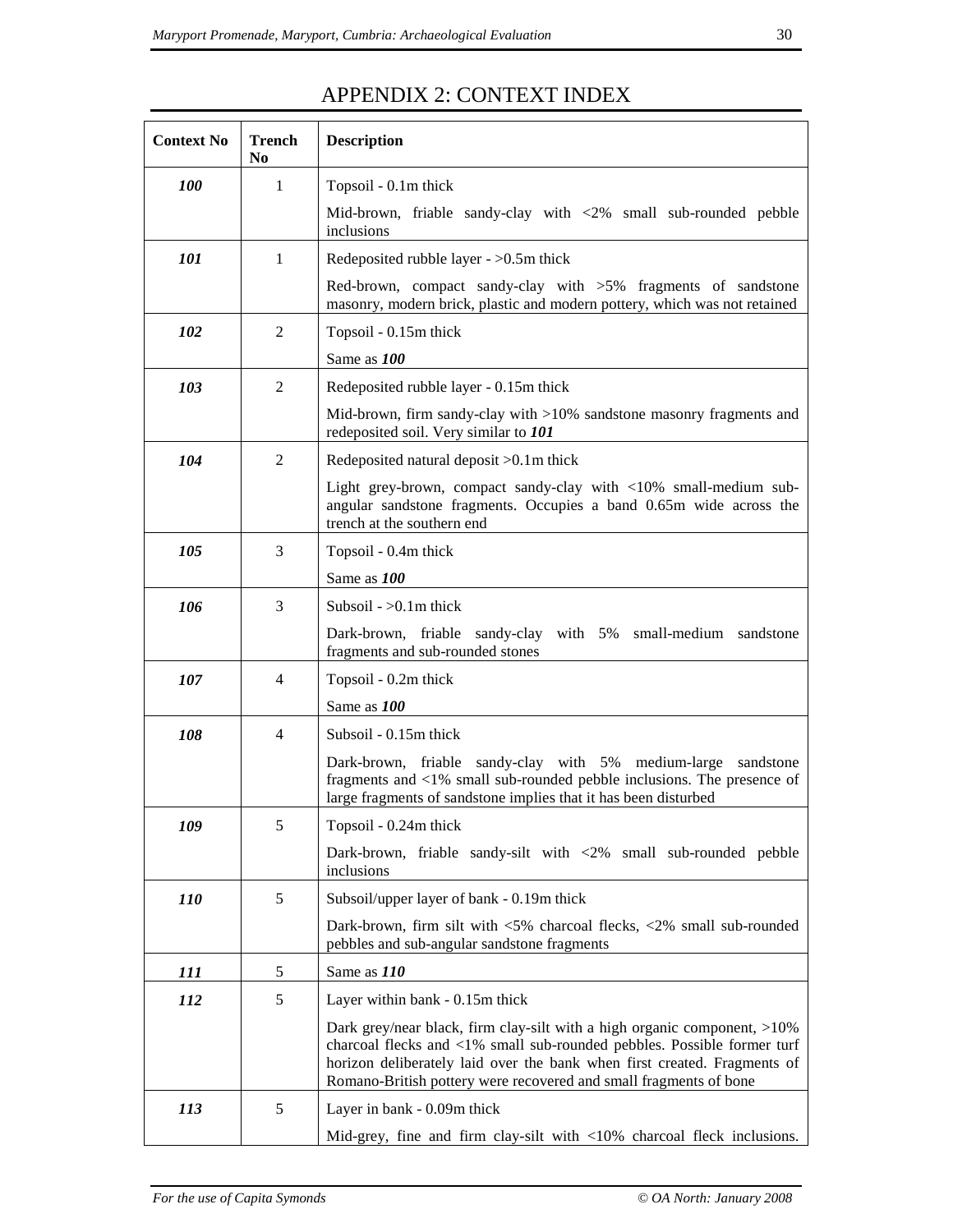|            |                | Redeposited subsoil used to create the bank                                                                                                                                                                                                            |  |  |  |  |
|------------|----------------|--------------------------------------------------------------------------------------------------------------------------------------------------------------------------------------------------------------------------------------------------------|--|--|--|--|
| 114        | 5              | Layer in bank - 0.22m thick                                                                                                                                                                                                                            |  |  |  |  |
|            |                | Mid-dark grey-brown, firm sandy-silt with <2% small sub-rounded pebbles<br>and <5% charcoal flecks                                                                                                                                                     |  |  |  |  |
| <i>115</i> | 5              | Redeposited natural deposit $-$ >0.25m thick                                                                                                                                                                                                           |  |  |  |  |
|            |                | Mid brown-orange, firm clay-sand with >20% small-medium sub-angular<br>sandstone fragments. Redeposited natural forming the lower layer of bank                                                                                                        |  |  |  |  |
| <b>116</b> | 5              | Cut of modern drain                                                                                                                                                                                                                                    |  |  |  |  |
|            |                | Measuring $>2m$ in length, 0.31m in width and $>0.67m$ in depth, the drain<br>was aligned north-west/south-east. It was linear in plan and U-shaped in<br>profile, and filled with $117$ , with a modern ceramic field drain running<br>along the base |  |  |  |  |
| 117        | 5              | Fill of drain $116 - 50.67$ m thick                                                                                                                                                                                                                    |  |  |  |  |
|            |                | Mid-brown, soft sandy-silt with >30% large rounded stone inclusions and<br>angular sandstone fragments. A modern ceramic field drain ran along the<br>length of the base                                                                               |  |  |  |  |
| 118        | 6              | Topsoil - 0.1m thick                                                                                                                                                                                                                                   |  |  |  |  |
|            |                | Dark-brown, friable sandy-silt with 5% small sub-rounded stone inclusions                                                                                                                                                                              |  |  |  |  |
| 119        | 6              | Subsoil - 0.2m thick                                                                                                                                                                                                                                   |  |  |  |  |
|            |                | Dark-brown, fine and firm sandy-silt with $\langle 1\% \rangle$ small sub-rounded pebble<br>inclusions                                                                                                                                                 |  |  |  |  |
| <i>120</i> | 6              | Natural deposit                                                                                                                                                                                                                                        |  |  |  |  |
|            |                | Light orange-brown, firm sandy-clay with 2% small-medium sub-rounded<br>stone inclusions                                                                                                                                                               |  |  |  |  |
| 121        | $\tau$         | Topsoil - 0.1m thick                                                                                                                                                                                                                                   |  |  |  |  |
|            |                | Dark-brown, friable sandy-silt with <5% small sub-rounded pebble<br>inclusions                                                                                                                                                                         |  |  |  |  |
| <i>122</i> | $\overline{7}$ | Subsoil - 0.2m                                                                                                                                                                                                                                         |  |  |  |  |
|            |                | Dark-brown, firm sandy-clay with 2% small sub-rounded stone inclusions                                                                                                                                                                                 |  |  |  |  |
| 123        | $\tau$         | Natural deposit                                                                                                                                                                                                                                        |  |  |  |  |
|            |                | Light orange-brown, firm sandy-clay with $>1\%$ small-medium sub-angular<br>sandstone fragments                                                                                                                                                        |  |  |  |  |
| 124        | 9              | Topsoil - 0.1m thick                                                                                                                                                                                                                                   |  |  |  |  |
|            |                | Dark grey-brown/near black, friable sandy-silt with <1% small sub-<br>rounded pebble inclusions                                                                                                                                                        |  |  |  |  |
| 125        | 9              | Subsoil - 0.27m thick                                                                                                                                                                                                                                  |  |  |  |  |
|            |                | Mid orange-brown, firm clay-silt with $\langle 2\%$ sub-rounded inclusions and<br>$\langle 1\%$ small fragments of sandstone. Material silted up against ridge 127                                                                                     |  |  |  |  |
| 126        | 9              | Natural deposit                                                                                                                                                                                                                                        |  |  |  |  |
|            |                | Mid pink-orange, compact and sticky sandy-clay, with <10% inclusions of<br>small-medium sub-angular sandstone fragments. Glacial till                                                                                                                  |  |  |  |  |
| 127        | 9              | Bank of ridge and furrow                                                                                                                                                                                                                               |  |  |  |  |
|            |                | Aligned east/west, and measuring $>2m$ in length, $>0.72m$ in width and<br>>0.32m in height, the ridge comprised mid-brown, compact clay-silt with<br>inclusions of <1% small sub-rounded pebbles and charcoal flecks.                                 |  |  |  |  |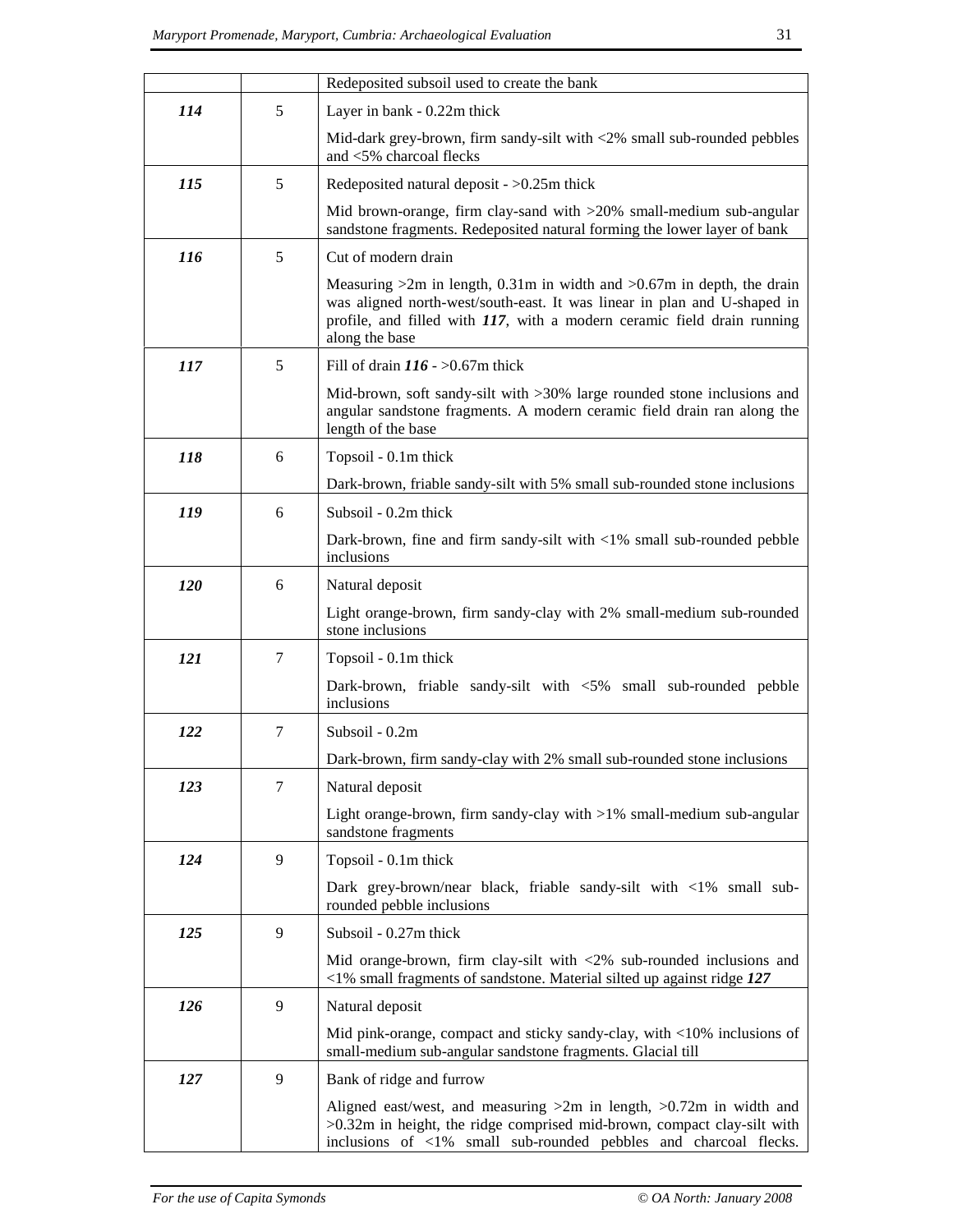|            |    | Redeposited subsoil used to create bank as part of the ridge and furrow<br>system observed in the area                                                                                                                                                                             |  |  |  |
|------------|----|------------------------------------------------------------------------------------------------------------------------------------------------------------------------------------------------------------------------------------------------------------------------------------|--|--|--|
| 128        | 10 | Topsoil - 0.15m thick                                                                                                                                                                                                                                                              |  |  |  |
|            |    | Same as 124                                                                                                                                                                                                                                                                        |  |  |  |
| 129        | 10 | Subsoil $-$ >0.28m thick                                                                                                                                                                                                                                                           |  |  |  |
|            |    | Mid orange-brown, soft and tacky sandy-silty-clay, with 1% small sub-<br>rounded inclusions, <1% charcoal flecks and some root disturbance                                                                                                                                         |  |  |  |
| <b>130</b> | 8  | Topsoil - 0.22m thick                                                                                                                                                                                                                                                              |  |  |  |
|            |    | Dark grey-brown/near black, friable sandy-silt-clay with 5% small sub-<br>rounded stone inclusions                                                                                                                                                                                 |  |  |  |
| 131        | 8  | Subsoil - 0.11m thick                                                                                                                                                                                                                                                              |  |  |  |
|            |    | Dark-brown, firm and fine sandy-clay, no inclusions were identified                                                                                                                                                                                                                |  |  |  |
| 132        | 8  | Fill of ditch $133 - 0.41$ m thick                                                                                                                                                                                                                                                 |  |  |  |
|            |    | Mid-brown, firm and fine clay-sand with $\langle 2\%$ charcoal flecks, $\langle 5\%$<br>fragments of CBM. Three fragments of Romano-British pottery were<br>recovered from the base of the fill                                                                                    |  |  |  |
| 133        | 8  | Cut of ditch                                                                                                                                                                                                                                                                       |  |  |  |
|            |    | Aligned north-east/south-west, the ditch measured $>2m$ in length, 1.18m in<br>width and 0.41m in depth. It was linear in plan and an undulating bowl-<br>shape in profile. The lack of a primary fill suggests that the feature has<br>been re-cut or cleaned during its lifetime |  |  |  |
| 134        | 8  | Natural deposit                                                                                                                                                                                                                                                                    |  |  |  |
|            |    | Pink-brown, compact sandy-clay with 5% small-medium sub-angular<br>sandstone fragments. Glacial till                                                                                                                                                                               |  |  |  |